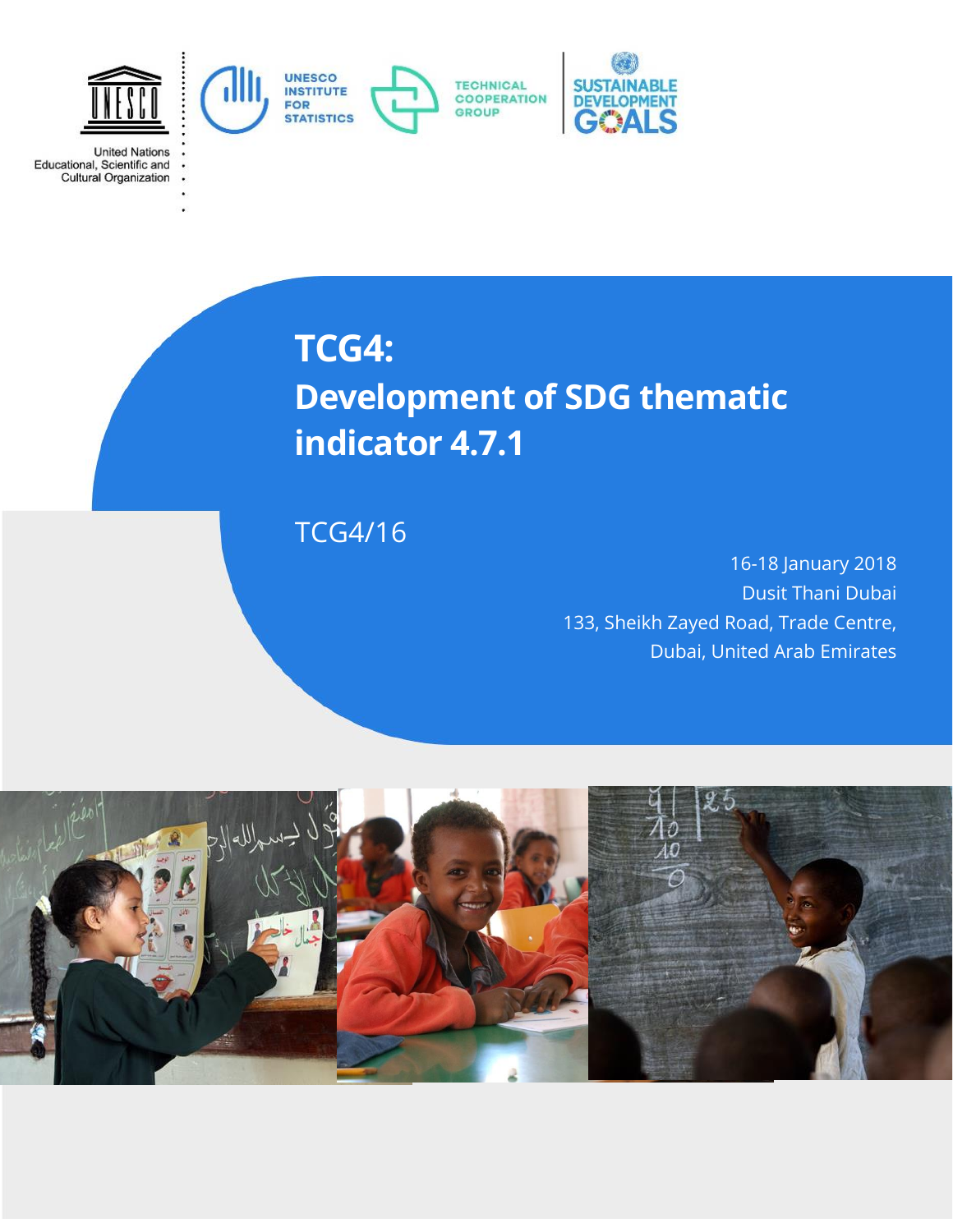

# **Contents**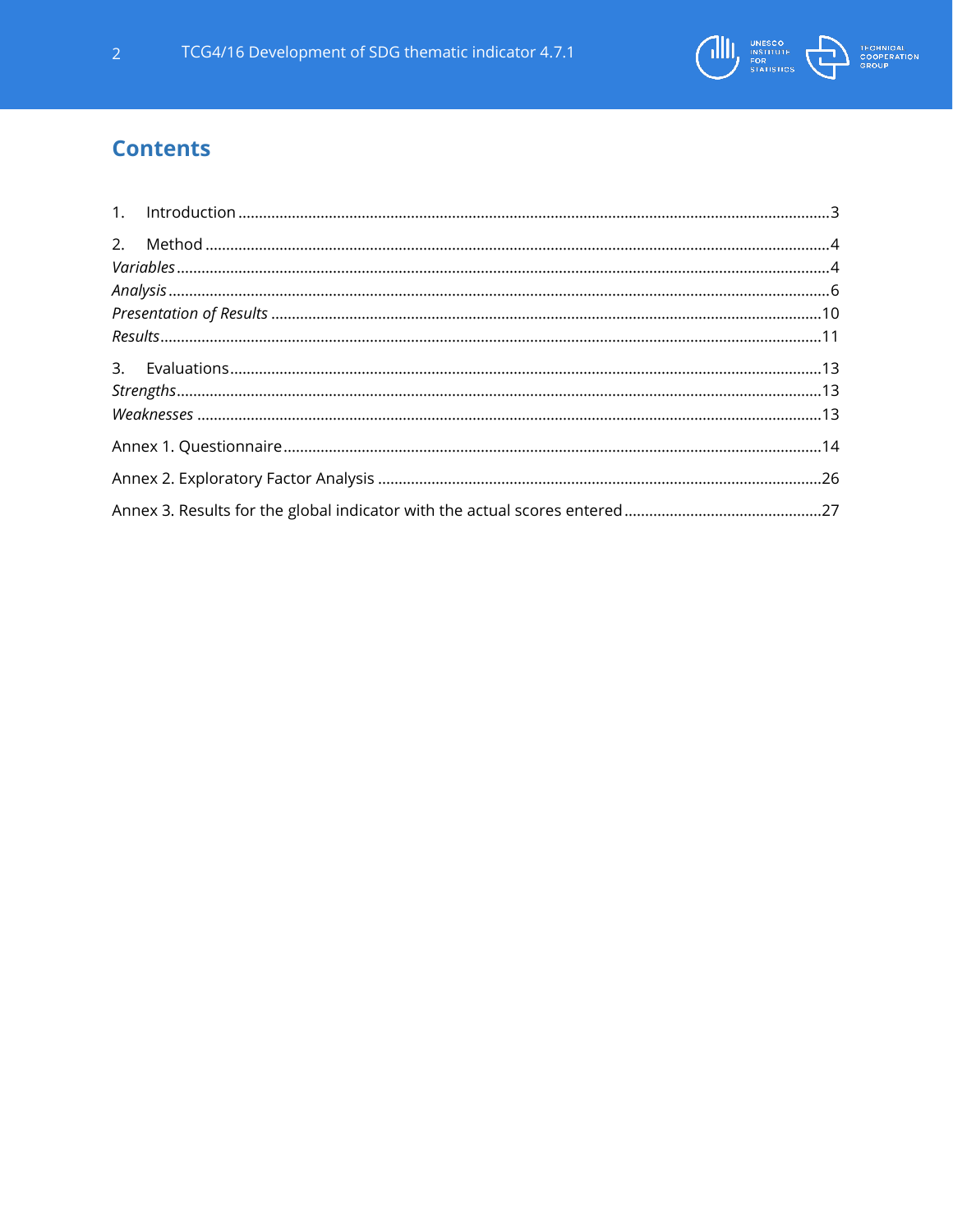

## **Global Indicator 4.7.1**

**The extent to which (i) Global Citizenship Education and (ii) Education for sustainable development, including gender equality and human rights; are mainstreamed in a) national education policy, b) curricula, c) teacher education and d) student assessment**

# <span id="page-2-0"></span>**1. Introduction**

The 2015 UN Sustainable Development Goals have been created with the aim to support people and the planet towards peaceful, sustainable development and prosperity for all, in particular those currently in poverty (UN 2015). Within these goals there is one broad education goal on 'Ensuring inclusive and equitable quality education and promote lifelong learning opportunities for all' which contains 10 specific targets. One of these targets, 4.7, highlights the knowledge and skills that are needed to promote a more sustainable future:

'By 2030, ensure that all learners acquire the knowledge and skills needed to promote sustainable *development, including, among others, through education for sustainable development and sustainable lifestyles, human rights, gender equality, promotion of a culture of peace and non-violence, global citizenship and appreciation of cultural diversity and of culture's contribution to sustainable development*.' (Target 4.7 from the UN SDG 2015)

A range of indicators are being proposed to measure this target. This document refers to the construction and development of one set of these indicators, Global Indicator, 4.7.1. Work in parallel is currently being completed on developing indicators on measuring learning outcomes supported by The Global Alliance for Monitoring Learning (GAML) (4.7.4 and 4.7.5) and indicators on the implementation of Sex Education and Human Rights education. However, this document only refers to the Global Indicator 4.7.1 and not these additional indicators.

The UNESCO Member States have agreed that the Global Indicator (4.7.1) is defined as;

'*The extent to which (i) Global Citizenship Education and (ii) Education for sustainable development , including gender equality and human rights; are mainstreamed in a) national education policy, b) curricula, c) teacher education and d) student assessment.'*

The data that has been agreed by UNESCO Member States to be used to construct the Global Indicator is the data collected through the member states monitoring process of the 1974 Recommendation concerning Education for International Understanding, Co-operation and Peace and Education relating to Human Rights and Fundamental Freedoms that occurs every four years. The aim of it is to promote world peace through international understanding, solidarity and cooperation and was adopted in 1974 by the General Conference of UNESCO at its 18th session. The main components of the Recommendation guide member states towards the development and implementation of policies and educational practices (through teacher training) that will enable the learning of global education principles of:

- cultural diversity and tolerance
- equality and non-discrimination
- peace and non-violence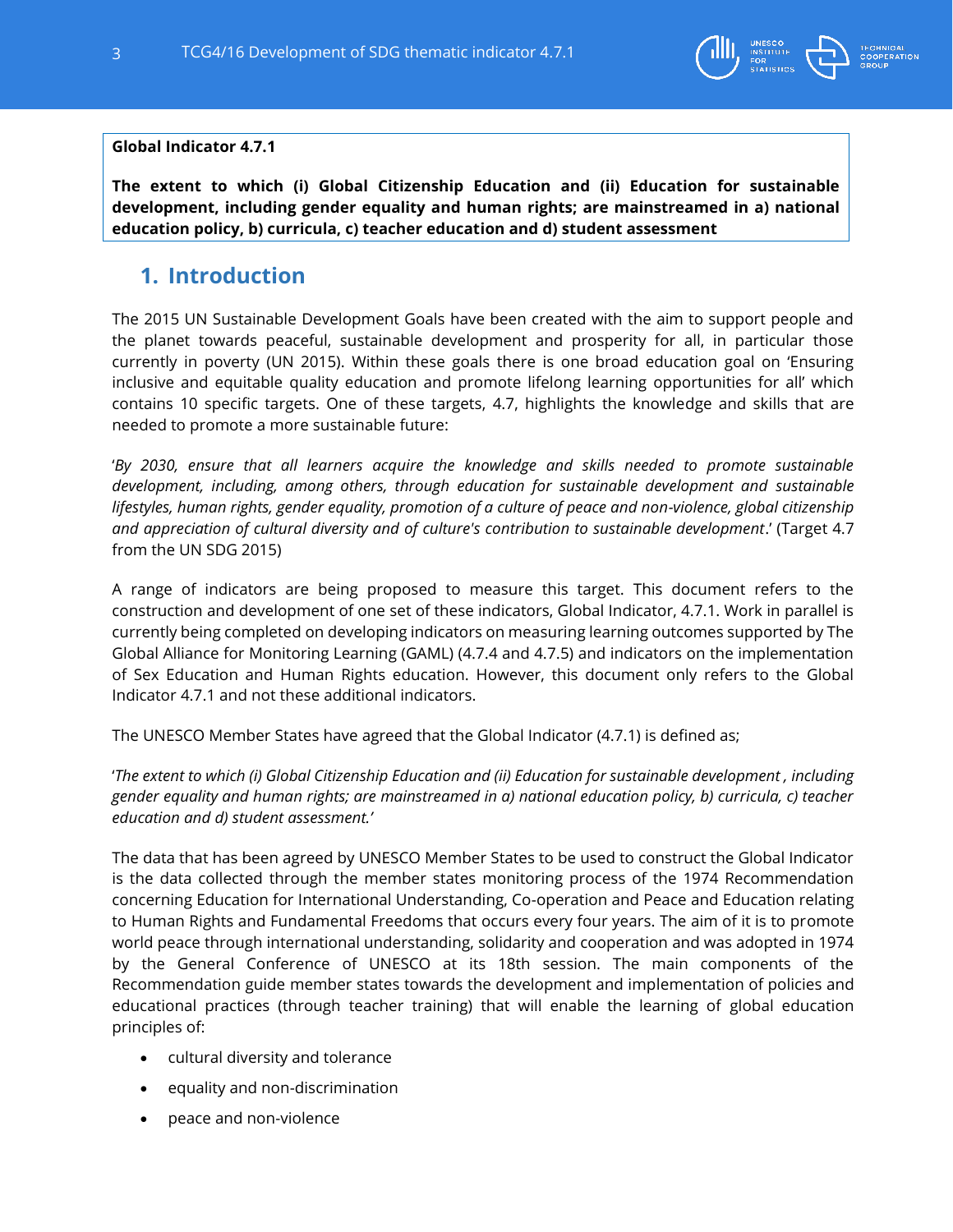

- justice and fairness
- human rights and fundamental freedoms
- human survival and well-being
- caring for our planet/sustainability

The focus of the monitoring process is on policy development and implementation rather than student learning outcomes. It has four specific domains for reporting: policies, curricula, teacher education and student assessment. The monitoring process is undertaken by national Ministries of Education who submit a single response to a questionnaire on the extent of the implementation of the 1974 Recommendation in these four domains. The questionnaire is developed by UNESCO which is then responsible for compiling and analysing the data.

The data that will be used for the Global Indicator come from the  $6<sup>th</sup>$  round of the monitoring process that was conducted in 2016. 83 UNESCO Member States completed and returned the questionnaire. The new questionnaire with accompanying instructions, developed by UNSECO for the 6th round, is contained in Annex 1 of this document.

The indicators proposed to measure Global Indicator (4.7.1) will conceptually combine Global Citizenship Education and Education for Sustainable Development as these concepts overlap and there is no current agreed boundary separating these components. This decision is supported by the fact that there was no agreed separation of concepts within the questionnaire and data collection process.

A dashboard of five indicators is being proposed rather than a single composite indicator in order to highlight the conceptually distinct and statistically validated components within this topic. An Exploratory Factor Analysis was conducted using Principle Component Analysis (rotated with Varimax Kaiser Normalization) to identify the constructs within the data. This analysis identified the five distinct components (see Annex 2). The five components reflect the four dimensions described in the Global Indicator: a) national education policy, b) curricula, c) teacher education and d) student assessment. The fifth indicator is a result of the content on Curricula having two components within it (one reflecting more content and activities and the other resources) so there is Curricula i. Content and a Curricula ii Resources.

# <span id="page-3-1"></span><span id="page-3-0"></span>**2. Method**

# *Variables*

The selection of items from the 2016 version of the Recommendation Monitoring Questionnaire for each indicator was made through, first, a theoretical selection of relevant questions. All the items from the questionnaire were systematically reviewed for quality (comparability to questions in the category and precision of question) and responses were systematically reviewed for data quality (missing values and variability). Due to data quality issues, (low variability and high missing values) and low question quality, questions 3, 4, 8, 10, 17, 19, 20, 22, 24 and 26 were excluded.

The second step was a statistical analysis (Principle Component Analysis see Annex 2) that identified the underlying structure and distinct components of the remaining data. This analysis supported the development of five indicators. The five components reflected the four dimensions described in the Global Indicator: a) national education policy, b) curricula, c) teacher education and d) student assessment. The fifth indicator is a result of the content on Curricula having two components within it (one reflecting more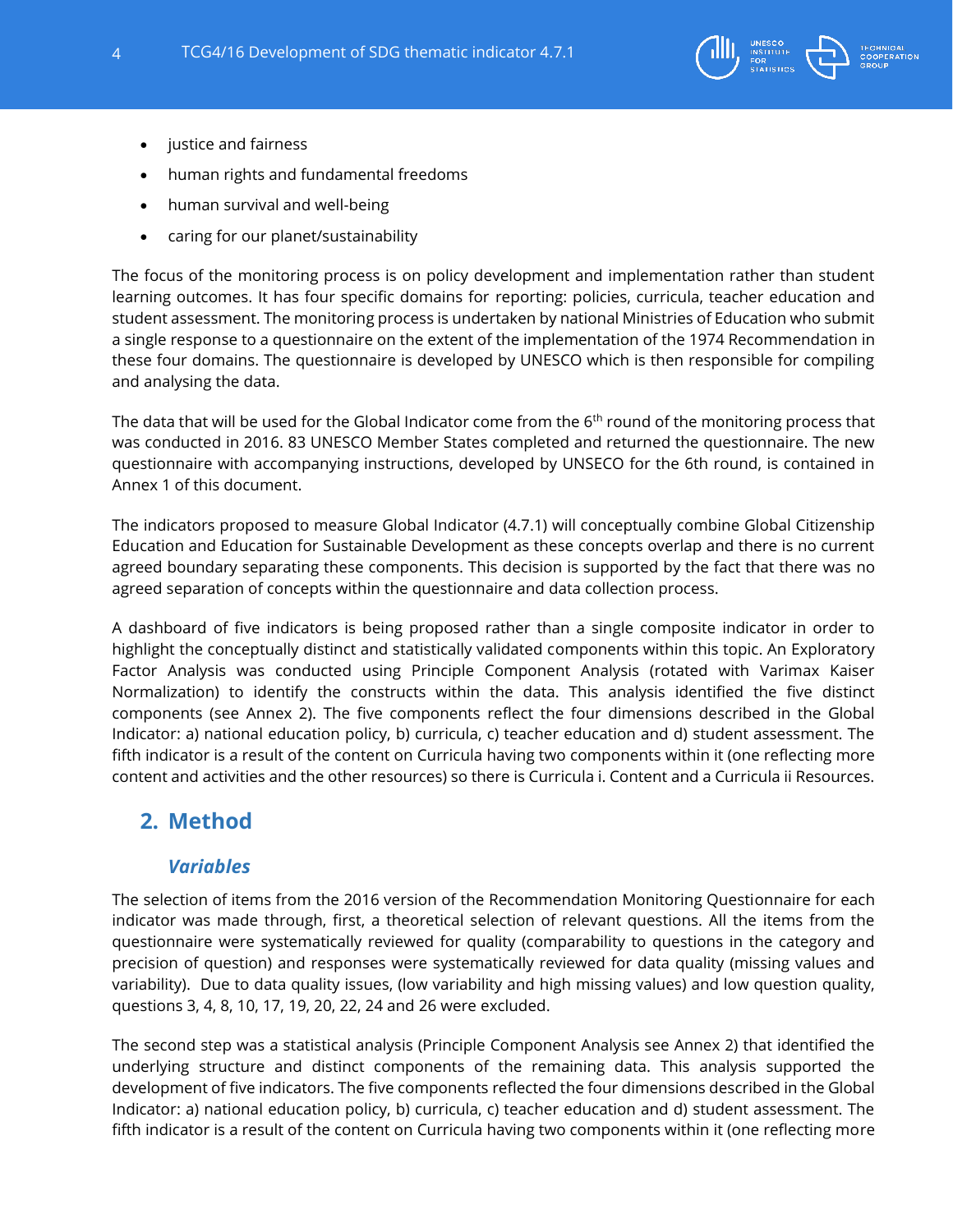

content and activities and the other resources) so there is Curricula i. Content and a Curricula ii Resources. The reliability and internal coherence of the selected items for each indicator were checked using the Cronbach Alpha measure. In social science research ideally we would prefer to have a Cronbach Alpha of 0.7 or higher although this score is affected by the number of items included (the smaller the number of items the lower the score and since we are combining only 2 or 3 items it is likely that the scores will be lower). Presented below are the selected items for each indicator along with the number of country responses (also see Table 1) and the statistical reliability of the given construct.

**National education policies** is a combined indicator of 3 items:

- IV.1 To what extent are the guiding principles of the 1974 Recommendation reflected in your constitution or domestic legislation?
- IV.2 To what extent are the principles of the 1974 Recommendation reflected in your country's current education policy/ies and frameworks?
- IV.25 How would the current overall implementation of the principles 1974 Recommendation be rated?

There are 77 valid national responses for these 3 items. This indicator has a Cronbach Alpha = 0.801 which is considered reliable within the social science field.

**Curricula** is split into two indicators as the Principle Component Analysis identified two distinct dimensions (see Annex 2).

**Curricula Content** is a combined indicator of two items:

IV.7 - Which of the following, or similar, principles and topics are taught in your formal educational system as part of the curriculum?

IV.23 - What opportunities are provided at school level for students to participate in decision-making processes that concern them?

**Curricula Resources** is a combined indicator of two items:

- IV.11 Overall, are the number of teaching hours for the principles and topics mentioned earlier estimated to be sufficient?
- IV.18 To what extent are there adequate teaching and resource materials (including ICTs and audiovisual materials) to teach/deliver the principles below and engage learners?

Curricular contents indicator has 80 valid national cases and has a Cronbach Alpha = 0.597. Curricular Resources has 74 valid national cases and has a Cronbach Alpha = 0.576. These reliability scores are considered to be acceptable since we are combining only 2 items and considering the size of the dataset.

**Teacher Education** is a combined indicator of 3 items: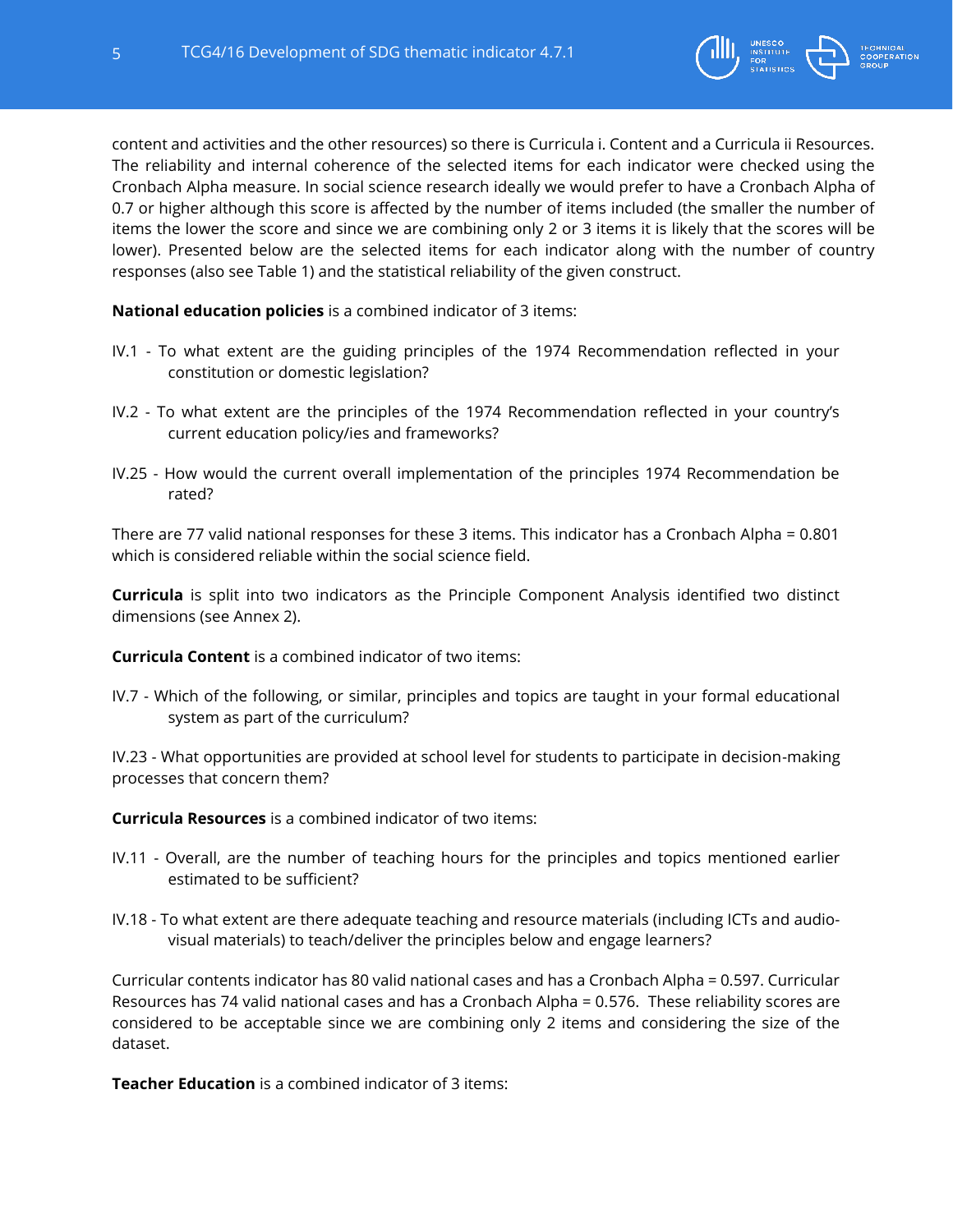

- IV.12 Which of the following, or similar, principles and topics are taught in your formal educational system as part of the curriculum?
- IV.13 Teachers for which level of education received training that reflects the principles and topics mentioned earlier?
- IV.14 Please indicate the overall percentage of teachers estimated to have been trained on these principles and topics through in-service training and teacher professional development.

Teacher Education indicator has 69 valid country cases and has a Cronbach Alpha = 0.616 which is considered acceptable within the social science field.

**Student Assessment** is a combined indicator of 3 items:

IV.15(a) - Are the principles and topics mentioned earlier included generally in student assessments/ examinations?

IV.15(b) - If yes, please indicate which of the following dimensions of learning were included in the last student assessments/examination.

IV.16 - Which of the following dimensions of learning is your country planning to reinforce in student assessment/examinations in the next five years, in relation to the principles and topics mentioned earlier?

Student Assessment indicator has 64 valid country cases and has a Cronbach Alpha = 0.549 which is again acceptable if the small number of items and the small size of this dataset are taken into account.

Imputation of missing data was not considered appropriate due to the small size and self-reported nature of the dataset used. Nevertheless, the indicators ranged from 69 to 80 countries included in the analysis and results.

# *Analysis*

<span id="page-5-0"></span>The response format for the items in the questionnaire varied (See Annex 1) so standardisation was required before the data could be combined. All the scores for each item were standardised between 0 and 1 using a Min-Max standardisation procedure.

$$
z_i = \frac{x_i - \min(x)}{\max(x) - \min(x)}
$$

The standardised scores were then added together and divided by the number of indicators in each component of 4.7.1. This means that each item within a component has received equal weighting i.e. they have all been considered to be equally important. Each country score was multiplied by 100 to present the data.

Below we present the a hypothetical calcualtion for each of the five indicators for a made up country called Zarg.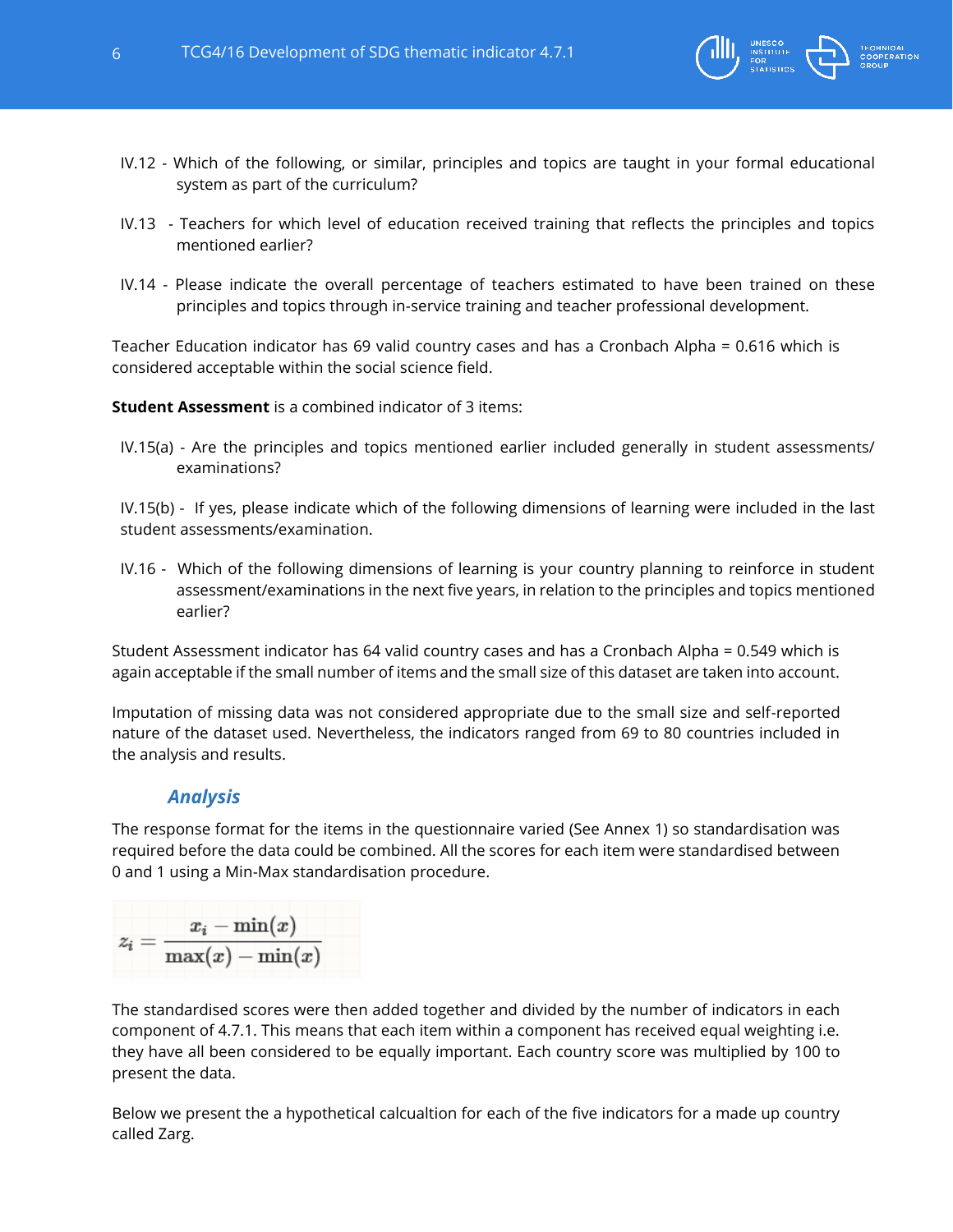

## **National Education Policies**

Zarg scored for questions

- IV.1 To what extent are the guiding principles of the 1974 Recommendation reflected in your constitution or domestic legislation? **3**
- IV.2 To what extent are the principles of the 1974 Recommendation reflected in your country's current education policy/ies and frameworks? **3**
- IV.25 How would the current overall implementation of the principles 1974 Recommendation be rated? **4**

We then standardise the data using Min Max

$$
z_i = \frac{x_i - \min(x)}{\max(x) - \min(x)}
$$

For questions 1 and 2, 3 is the minimum response given and for question 25, 1 is the minimum response given. For all of these questions 5 is the highest response given.

So for questions 1 and 2 we calculate  $0/2 = 0$ 

For question 25 we calculate 3/4= 0.75

We then aggregate the three numbers  $0 + 0 + 0.75 = 0.75$ 

And divide by three  $0.75/3 = 0.25$ 

We then multiply the number by 100.

So for the indicator on **Education Policies Zarg scored 25.**

## **Curricula Content**

Zarg scored for questions

IV.7 - Which of the following, or similar, principles and topics are taught in your formal educational system as part of the curriculum? 4

IV.23 - What opportunities are provided at school level for students to participate in decision-making processes that concern them? 2

For question seven, 12 is the highest score and 3 is the lowest score given.

For question twenty three, 3 is the highest score and 0 is the lowest score given.

So for question seven we calculate the Min-Max 1/9 = 0.111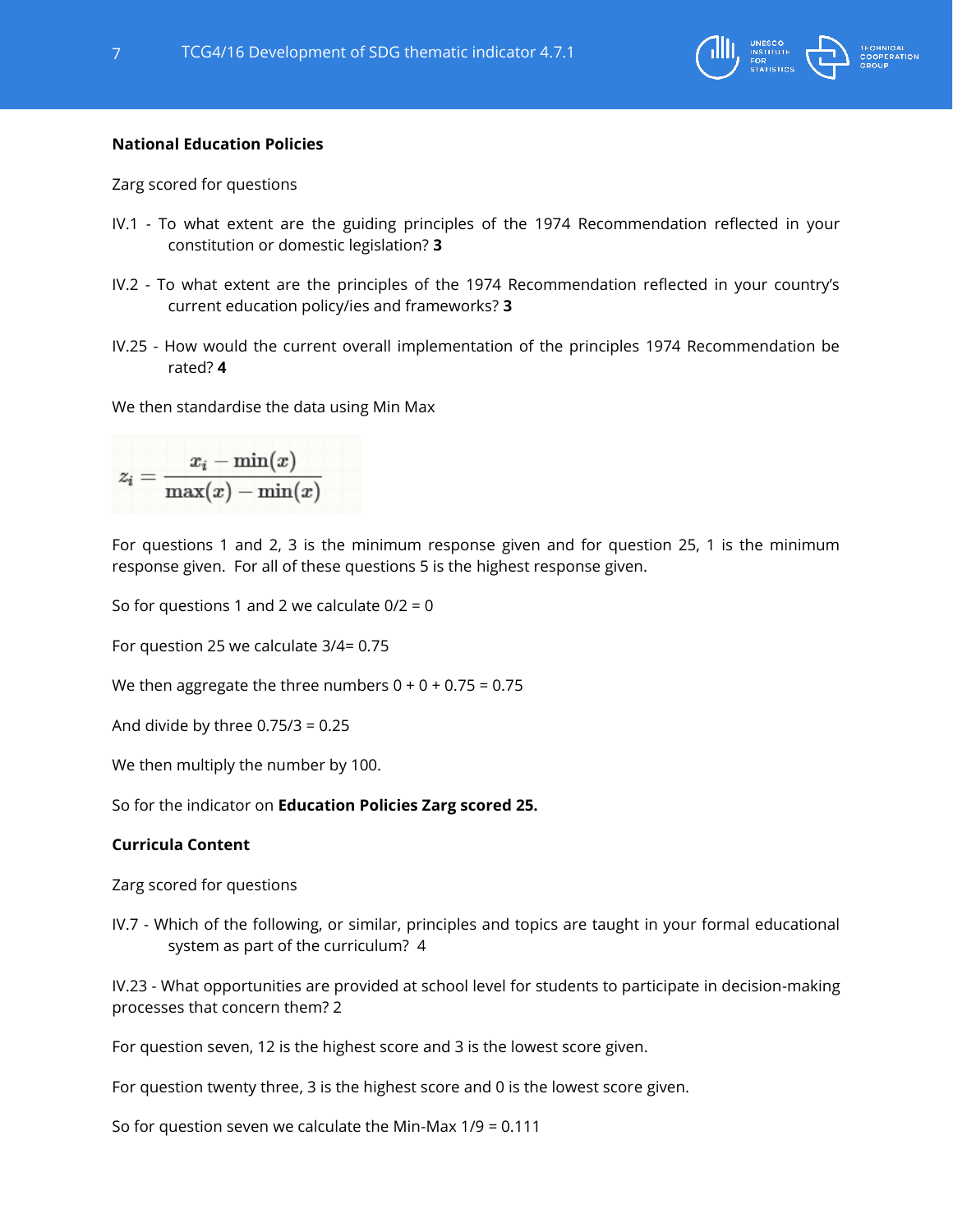

For question Twenty three we calculate the Min-Max 2/3 =0.667

We then aggregate the two numbers  $0.111 + 0.667 = 0.778$ 

And divide by two 0.778/2 = 0.389

We then multiply the number by 100.

So for the indicator on **Curricular content Zarg scored 38.9**

## **Curricula Resources**

Zarg scored for questions

- IV.11 Overall, are the number of teaching hours for the principles and topics mentioned earlier estimated to be sufficient? **3**
- IV.18 To what extent are there adequate teaching and resource materials (including ICTs and audiovisual materials) to teach/deliver the principles below and engage learners? **8**

For question eleven, 5 is the highest score and 1 is the lowest score given.

For question eighteen, 20 is the highest score and 2 is the lowest score given.

So for question eleven we calculate the Min-Max 2/4 =0.5

For question eighteen we calculate the Min-Max 6/18 = 0.33

We then aggregate the two numbers  $0.5 + 0.33 = 0.83$ 

And divide by two 0.83/2 = 0.416

We then multiply the number by 100.

So for the indicator on **Curricular content Zarg scored 41.6**

## **Teacher Education**

Zarg scored on the following questions:

- IV.12 Which of the following, or similar, principles and topics are taught in your formal educational system as part of the curriculum? **2**
- IV.13 Teachers for which level of education received training that reflects the principles and topics mentioned earlier**? 3**
- IV.14 Please indicate the overall percentage of teachers estimated to have been trained on these principles and topics through in-service training and teacher professional development? **2**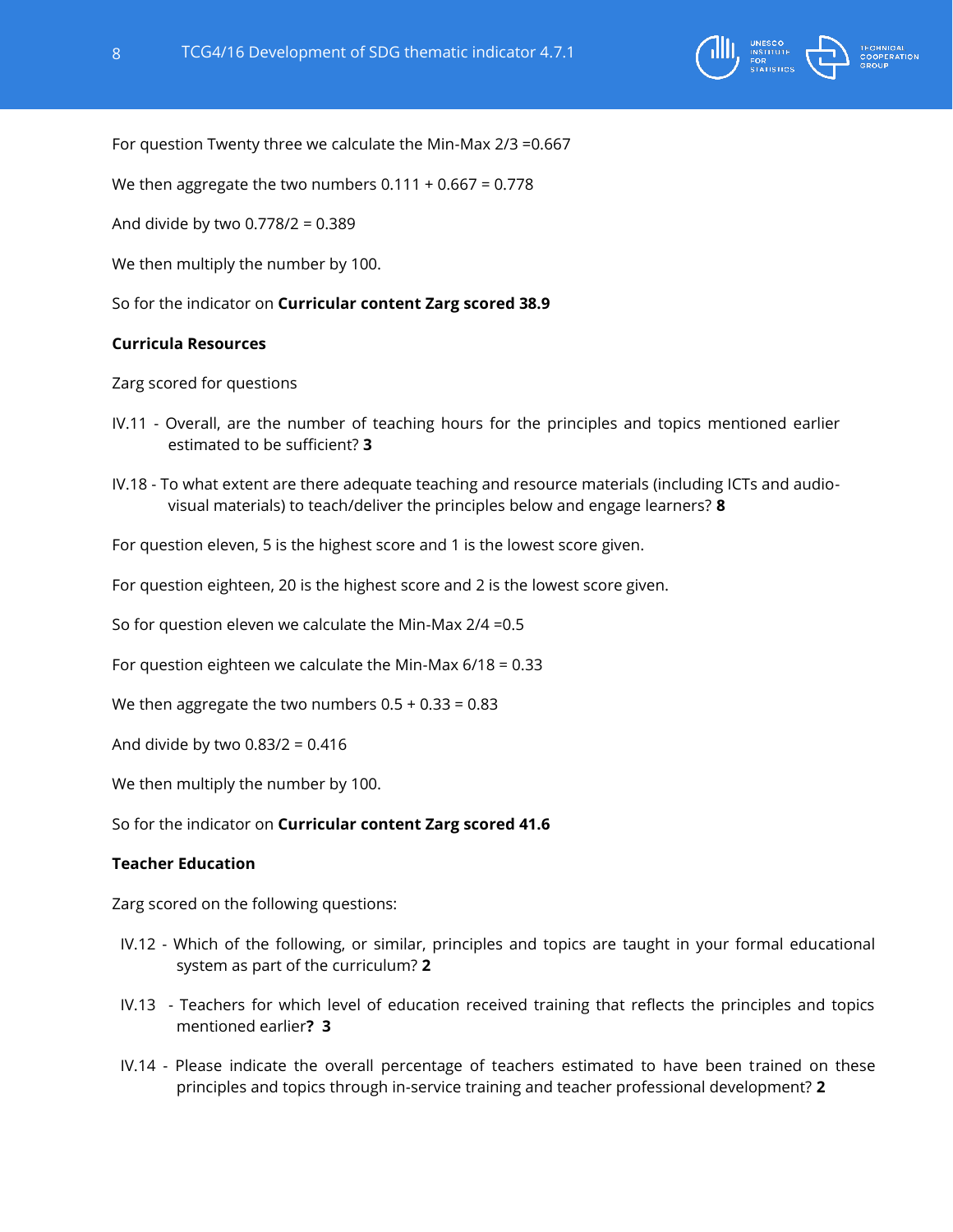



We then standardize the data using Min-Max.

One is the minimum score for all of these questions.

For question twelve 5 is the highest score.

For question thirteen 4 is the highest score.

For question fourteen 5 is the highest score.

So for question twelve we calculate 1/4 = 0.25

For question thirteen we calculate 2/3= 0.667

For question fourteen we calculate 1/4 = 0.25

We then aggregate the three numbers  $0.25 + 0.667 + 0.25 = 1.167$ 

And divide by three 1.167/3 = 0.389

We then multiply the number by 100.

So for the indicator on **Teacher Education Zarg scored 38.9**

## **Student Assessment**

Zarg scored on the following questions:

IV.15(a) - Are the principles and topics mentioned earlier included generally in student assessments/ examinations? **1**

IV.15(b) - If yes, please indicate which of the following dimensions of learning were included in the last student assessments/examination. **3**

IV.16 - Which of the following dimensions of learning is your country planning to reinforce in student assessment/examinations in the next five years, in relation to the principles and topics mentioned earlier? **3**

We then standardize the data using Min-Max.

For question fifteen a. 0 is the minimum score and 1 is the highest score.

For question fifteen b. 1 is the minimum score and 4 is the highest score.

For question sixteen 1. is the minimum score and 4 is the highest score.

So for question fifteen a. we calculate 1/1 =1

For question fifteen b. and 16 we calculate 2/3 = 0.667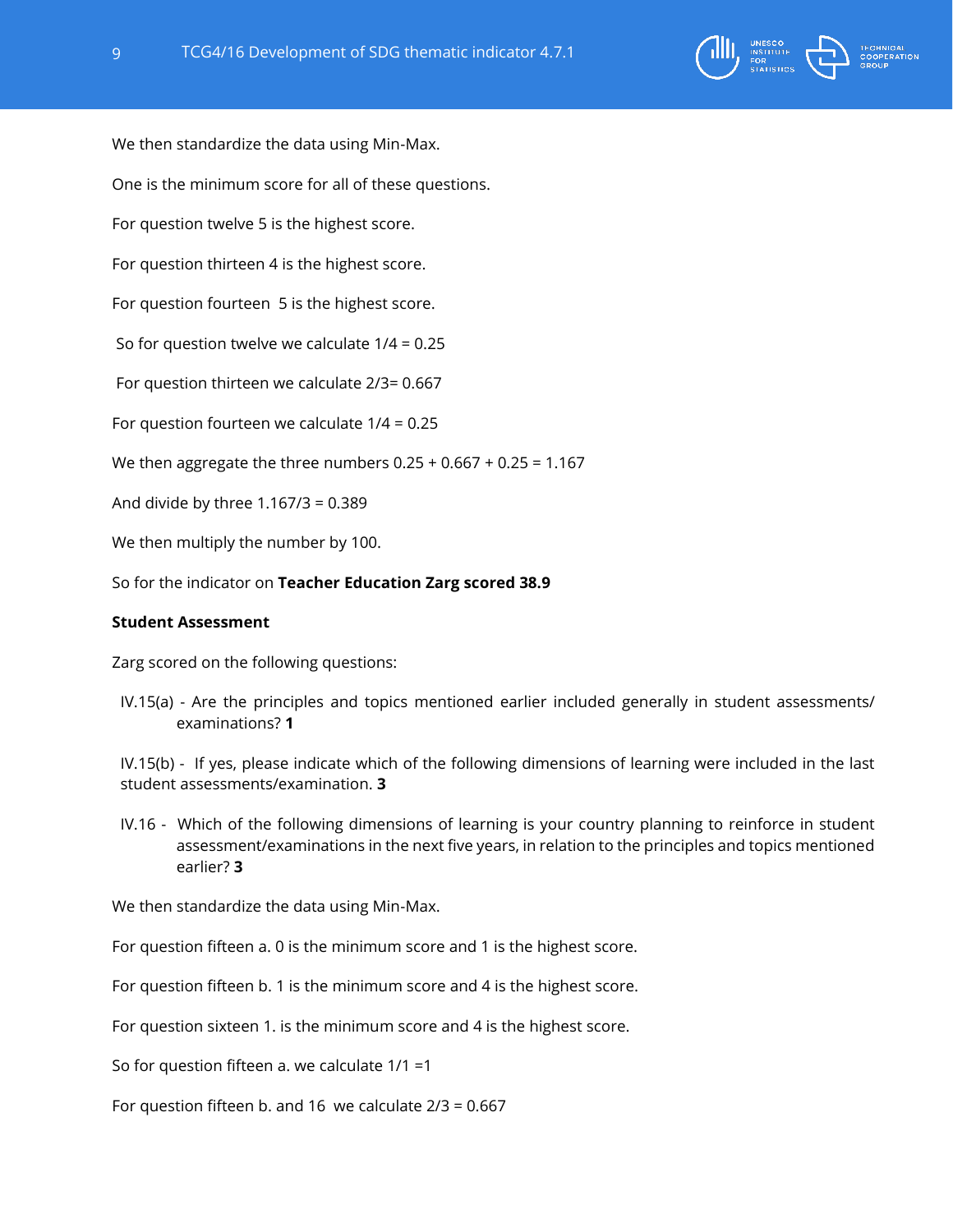

We then aggregate the three numbers  $1 + 0.667 + 0.667 = 0.917$ 

And divide by three 2.334/3 = 0.778

We then multiply the number by 100.

<span id="page-9-0"></span>So for the indicator on **Student Assessment Zarg scored 77.8**

# *Presentation of Results*

To minimise national anxieties regarding league tables, countries will appear in alphabetical order and the results will be given for each country in terms of their position for each of the five indicators within 3 groups according to their score: High, Medium and Low. This is calculated by using approximate terciles for groupings in order to ensure that countries with the same score are maintained in the same group and that each group has roughly the same number of countries. Terciles are calculated by ordering all of the values in each indicator from lowest to highest then identifying the cut-off points that create 3 groups with roughly 33% (one third) of the total values. The tercile cut-off points demarcating approximately 33% of values in each indicator are provided in Table 1. The scores are denoted by numbers and traffic light colours: High = 3 and is coloured Green, Medium = 2 and is coloured orange, Low =1 and is coloured red. M is used to refer to missing national responses. The actual percentages for each group are given below. Annex 3 contains the actual scores so that UIS can make an evaluation of the accuracy of the data and analysis.

|                          |                             | National<br>Education<br>Policies | Curricula:<br>Content | Curricula:<br>Resources | Teacher<br>Education | Student<br>Assessment |
|--------------------------|-----------------------------|-----------------------------------|-----------------------|-------------------------|----------------------|-----------------------|
|                          | 33.30<br>(1 <sup>st</sup> ) | 58.30                             | 66.67                 | 58.30                   | 55.56                | 66.67                 |
| Percentiles<br>(Tercile) | (2 <sup>nd</sup> )          |                                   |                       |                         |                      |                       |
|                          | 66.67<br>(3 <sup>rd</sup> ) | 91.67                             | 94.40                 | 73.60                   | 75.00                | 88.89                 |
| N                        | Valid                       | 77                                | 80                    | 74                      | 69                   | 64                    |
|                          | Missing                     | 5                                 | $\mathcal{P}$         | 8                       | 13                   | 18                    |

#### *Table 1. Tercile cut-off points used to split the dataset and number of cases in each indicator*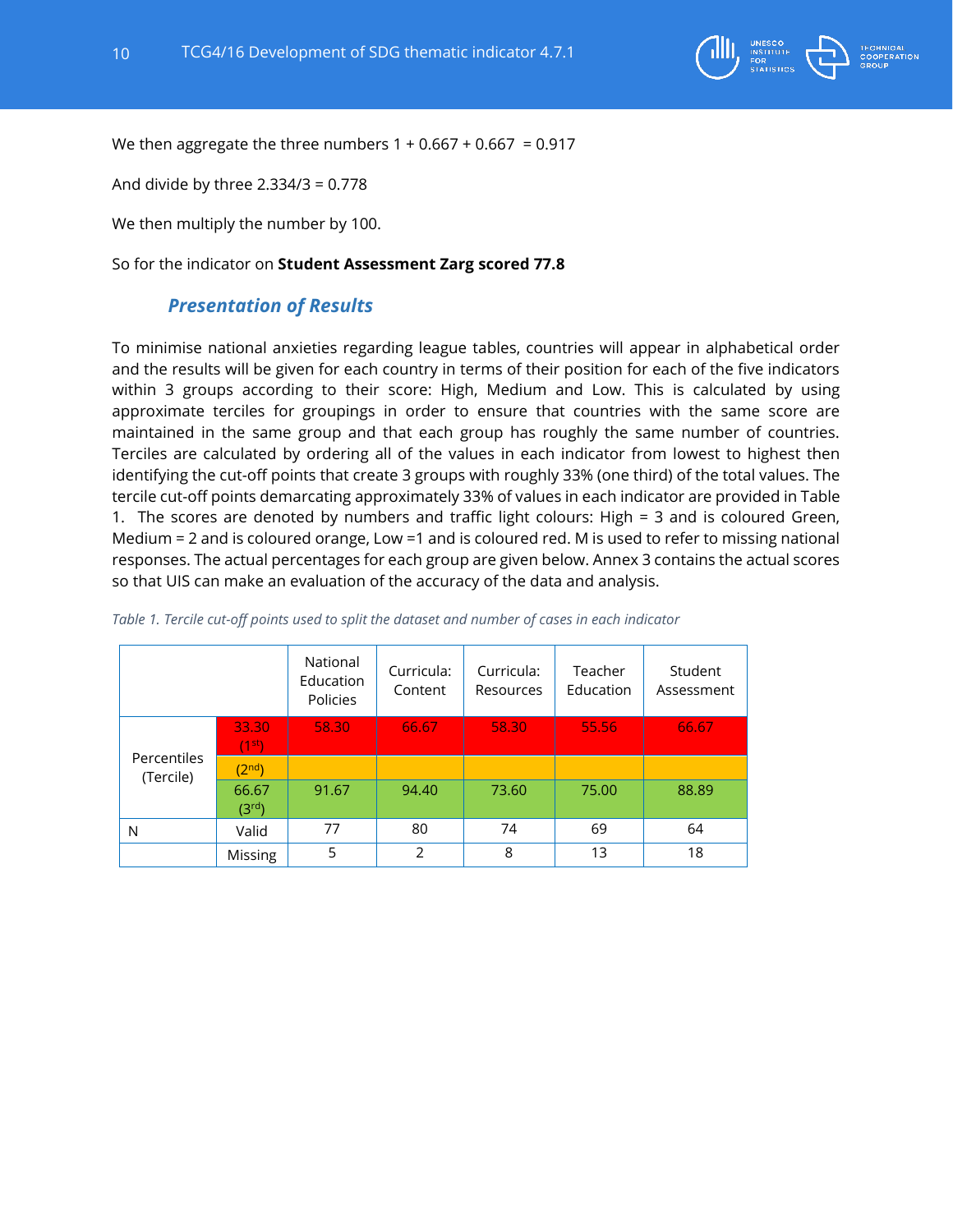

# *Results*

<span id="page-10-0"></span>The results for the dashboard of five indicators proposed to measure Global Indicator 4.7.1 are presented below.

| <b>Member State</b> | National<br>Education<br>Policies | Curricula:<br>Content | Curricula:<br>Resources          | Teacher<br>Education             | Student<br>Assessment            |
|---------------------|-----------------------------------|-----------------------|----------------------------------|----------------------------------|----------------------------------|
| Albania             | $\overline{2}$                    | $\overline{1}$        | $\mathbf{1}$                     | $\mathbf{1}$                     | 1                                |
| Andorra             | $\overline{1}$                    | $\overline{2}$        | $\overline{2}$                   | $\mathbf{1}$                     |                                  |
| Argentina           | M                                 | $\mathbf{1}$          | 3                                | 3                                |                                  |
| Armenia             | $\overline{2}$                    | 3                     | 3                                | 1                                | 3                                |
| Austria             | 1                                 | $\overline{2}$        | $\overline{2}$                   | 3                                | M                                |
| Bangladesh          | 1                                 | 1                     | $\overline{1}$                   | 1                                | 1                                |
| Belgium             | $\overline{1}$                    | $\overline{2}$        | $\overline{1}$                   | 1                                | $\overline{2}$                   |
| <b>Bolivia</b>      | M                                 | $\overline{2}$        | 3                                | 3                                | M                                |
| Bosnia              | 1                                 | $\overline{2}$        | 3                                | 3                                | M                                |
| <b>Bulgaria</b>     | 3                                 | $\overline{3}$        | 1                                | $\overline{1}$                   |                                  |
| Burundi             | $\overline{2}$                    | 1                     | $\overline{1}$                   | M                                | 1                                |
| Cambodia            | 3                                 | 3                     | 3                                | 3                                | 3                                |
| Cameroon            | $\overline{1}$                    | $\overline{2}$        | $\overline{2}$                   | 3                                | 3                                |
| Canada              | M                                 | M                     | 3                                | M                                | 3                                |
| Central African     |                                   |                       |                                  |                                  |                                  |
| Republic            | $\overline{2}$                    | $\mathbf{1}$          | M                                | $\overline{2}$                   | $\overline{2}$                   |
| Chad                | 1                                 | $\overline{2}$        | 1                                | 1                                | 3                                |
| Chile               | 1                                 | 1                     | $\overline{2}$                   | M                                | M                                |
| Colombia            | $\overline{2}$                    | 1                     | $\overline{2}$                   | 1                                |                                  |
| Cook Islands        | $\overline{2}$                    | 1                     | $\overline{2}$                   | M                                | 1                                |
| Cote D'Ivoire       | 1                                 | 3                     | 1                                | 3                                | 1                                |
| Czechia             | 3                                 | 1                     | 3                                | 1                                | M                                |
| Democratic Republic |                                   |                       |                                  |                                  |                                  |
| of Congo            | 1                                 | 1                     | 1                                | 1                                | 1                                |
| Denmark             | 1                                 | $\overline{2}$        | 3                                | 3                                | $\mathbf{1}$                     |
| Ecuador             | 3                                 | 1                     | M                                | M                                | 3                                |
| Egypt               | 1                                 | 3                     | $\overline{2}$                   | M                                | $\overline{2}$                   |
| El Salvador         | 1                                 | 1                     | 1                                | 1                                | 1                                |
| Estonia             | $\overline{2}$                    | 1                     |                                  |                                  | $\overline{2}$                   |
| Ethiopia            | $\overline{2}$                    | 3                     | $\overline{2}$<br>$\overline{2}$ | $\overline{2}$<br>$\overline{2}$ | 1                                |
| Finland             | $\overline{2}$                    | 3                     | 3                                | M                                | M                                |
| France              | $\overline{2}$                    | $\overline{2}$        | 3                                | M                                | 3                                |
|                     | 3                                 |                       | 1                                |                                  |                                  |
| Georgia             | $\overline{3}$                    | $\frac{3}{3}$         |                                  | $\overline{2}$<br>$\overline{3}$ | $\overline{2}$<br>$\overline{2}$ |
| Germany             | $\overline{2}$                    | $\overline{1}$        | $\mathsf 3$<br>$\overline{2}$    | $\overline{2}$                   | $\overline{1}$                   |
| Greece              |                                   |                       |                                  |                                  |                                  |
| Guatemala           | 3                                 | $\mathbf{1}$          | $\overline{2}$                   | $\overline{2}$                   | ${\sf M}$                        |
| Haiti               | $\overline{2}$                    | $\overline{2}$        | $\overline{1}$                   | M                                | $\mathbf{1}$                     |
| Honduras            | $\mathbf{1}$                      | $\overline{2}$        | $\overline{2}$                   | 3                                | 3                                |
| Hungary             | $\mathbf{1}$                      | $\overline{2}$        | $\overline{2}$                   | $\mathbf{1}$                     | $\mathbf{1}$                     |
| Iran                | $\overline{1}$                    | $\overline{2}$        | $\overline{1}$                   | $\overline{1}$                   | $\overline{\mathbf{3}}$          |
| Iraq                | $\overline{1}$                    | $\overline{2}$        | $\overline{2}$                   | 1                                | 3                                |

*Table 2. Results for the Global Indicator 4.7.1. 3= High, 2=Medium and 1=Low, M=missing*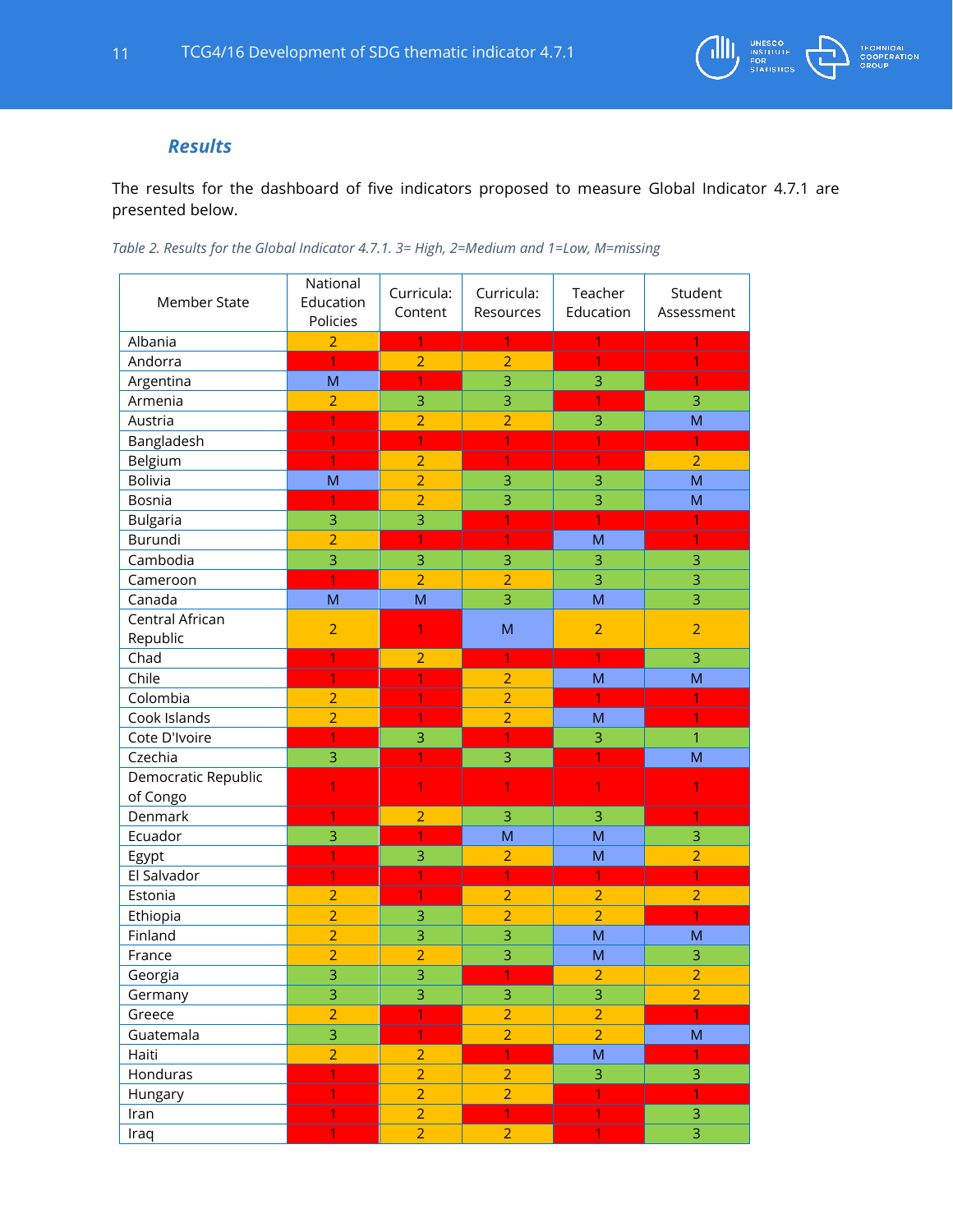

| Member State          | National<br>Education<br>Policies | Curricula:<br>Content | Curricula:<br>Resources | Teacher<br>Education | Student<br>Assessment |
|-----------------------|-----------------------------------|-----------------------|-------------------------|----------------------|-----------------------|
| Ireland               | 3                                 | $\overline{2}$        | 3                       | 3                    | $\overline{2}$        |
| Japan                 | 3                                 | $\overline{2}$        | $\overline{3}$          | 3                    | 3                     |
| Kuwait                | 3                                 | 3                     | M                       | 3                    | 3                     |
| Latvia                | 3                                 | 3                     | 3                       | 3                    | $\overline{2}$        |
| Lithuania             | 3                                 | 3                     | $\overline{2}$          | 1                    | 1                     |
| Macedonia             | 3                                 | $\overline{2}$        | 1                       | M                    | 1                     |
| <b>Maldives</b>       | 3                                 | $\overline{2}$        | 3                       | 3                    | 3                     |
| Mali                  | $\overline{2}$                    | 3                     | 1                       | 1                    | 1                     |
| Malta                 | 3                                 | 3                     | 3                       | 3                    | 3                     |
| Mauritius             | 3                                 | 1                     | 1                       | 1                    | 1                     |
| Mexico                | 3                                 | 3                     | $\overline{2}$          | 3                    | $\overline{2}$        |
| Monaco                | 3                                 | $\overline{2}$        | 3                       | 3                    | M                     |
| Mongolia              | 1                                 | 3                     | 1                       | $\overline{2}$       | 1                     |
| Morocco               | 1                                 | 1                     | 1                       | $\overline{2}$       | 3                     |
| Myanmar               | $\overline{2}$                    | 1                     | $\overline{2}$          | 1                    | 1                     |
| Namibia               | $\overline{2}$                    | 3                     | 1                       | 1                    | M                     |
| Netherlands           | $\overline{2}$                    | 3                     | M                       | M                    | M                     |
| New Zealand           | 3                                 | 3                     |                         | 3                    | 3                     |
| Oman                  | $\overline{2}$                    | 3                     | $\overline{2}$          | $\overline{2}$       | 3                     |
| Pakistan              | 1                                 | 1                     | $\overline{2}$          | 3                    | $\overline{2}$        |
| Peru                  | 3                                 | $\overline{2}$        | $\overline{2}$          | $\overline{2}$       | $\overline{2}$        |
| Poland                | 3                                 | 1                     | 3                       | $\overline{2}$       | M                     |
| Portugal              | 3                                 | 3                     | M                       | M                    | M                     |
| Qatar                 | 3                                 | 1                     | 3                       | $\overline{2}$       | 3                     |
| Republic of Korea     | 1                                 | $\overline{2}$        | 1                       | 1                    | 1                     |
| Romania               | 3                                 | 3                     | 3                       | 3                    | 1                     |
| Russia                | 3                                 | 3                     | 3                       | 3                    | 1                     |
| Saint Kitts and Nevis | 1                                 | $\overline{2}$        | 1                       | $\overline{2}$       | M                     |
| Senegal               | M                                 | $\overline{3}$        | $\overline{2}$          | 3                    | 3                     |
| Serbia                | $\overline{2}$                    | 1                     | 1                       | 1                    | $\overline{2}$        |
| Singapore             |                                   | $\overline{2}$        | 3                       | $\overline{2}$       |                       |
| Spain                 | 3                                 | $\overline{2}$        | 3                       | $\overline{2}$       | 3                     |
| Sweden                | 3                                 | 3                     | M                       | 1                    | ${\sf M}$             |
| Syria                 | 1                                 | $\overline{1}$        |                         | 3                    | M                     |
| Tajikistan            | 3                                 | 1                     | $\overline{2}$          | 1                    | 1                     |
| Thailand              | ${\sf M}$                         | 1                     | ${\sf M}$               | ${\sf M}$            | 3                     |
| The Slovak Republic   | 3                                 | $\overline{2}$        | ${\sf M}$               | 3                    | ${\sf M}$             |
| Trinidad and Tobago   | $\overline{1}$                    | M                     | 1                       | $\mathbf{1}$         |                       |
| Turkey                | 3                                 | 3                     | 3                       | 3                    | $\overline{3}$        |
| Tuvalu                | $\overline{1}$                    | 1                     | 1                       | $\mathbf{1}$         | $\mathbf{1}$          |
| Uruguay               | ${\sf M}$                         | 1                     | 1                       | 3                    | M                     |
| Uzbekistan            | 3                                 | $\overline{1}$        | $\overline{2}$          | 1                    | $\overline{2}$        |
| Zambia                | $\overline{2}$                    | $\overline{3}$        | $\overline{2}$          | 3                    | 1                     |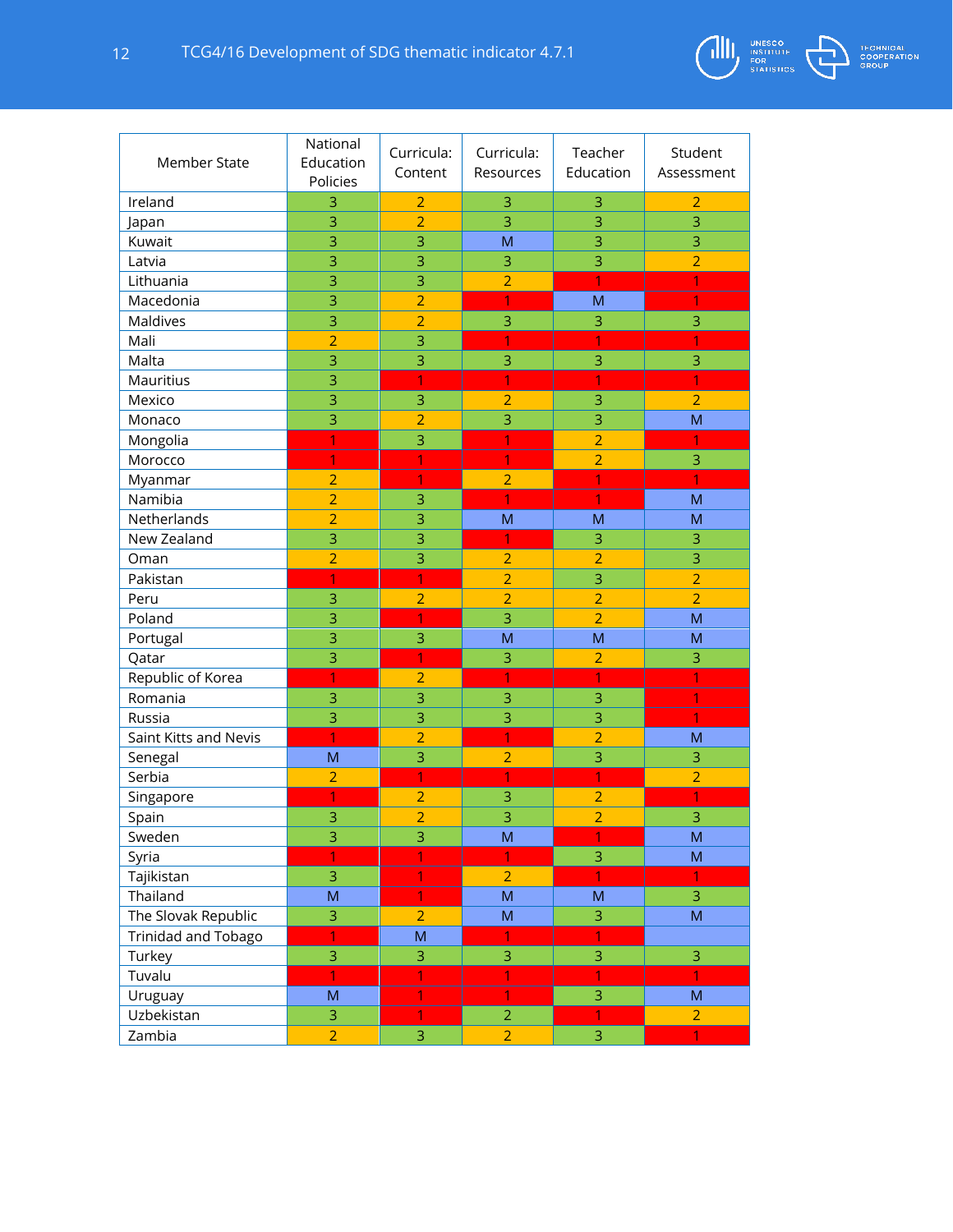

# <span id="page-12-1"></span><span id="page-12-0"></span>**3. Evaluations**

# *Strengths*

The proposed dashboard of five indicators is:

- theoretically sound as the items included clearly fit the topic of the indicators
- statistically coherent and reliable
- transparent as to what is being measured as the indicators are kept separate and not combined
- simple and replicable by member states
- all countries are able to contribute data for these indicators
- 83 countries have provided sufficient data for at least one of the indicators
- the data collection for these indicators is part of an existing process that member states have agreed to undertake
- <span id="page-12-2"></span>• the data has been agreed by member states to be used for indicator 25

# *Weaknesses*

The weaknesses of the proposed dashboard of five indicators are:

- reliant on self-reported data from the education ministries in member states
- the questionnaire response options are subjective
- lack of variation of the member states responses (countries are mostly very positive)
- the focus for the reporting is the 1974 Recommendation and not Global Citizenship Education and Education for Sustainable Development.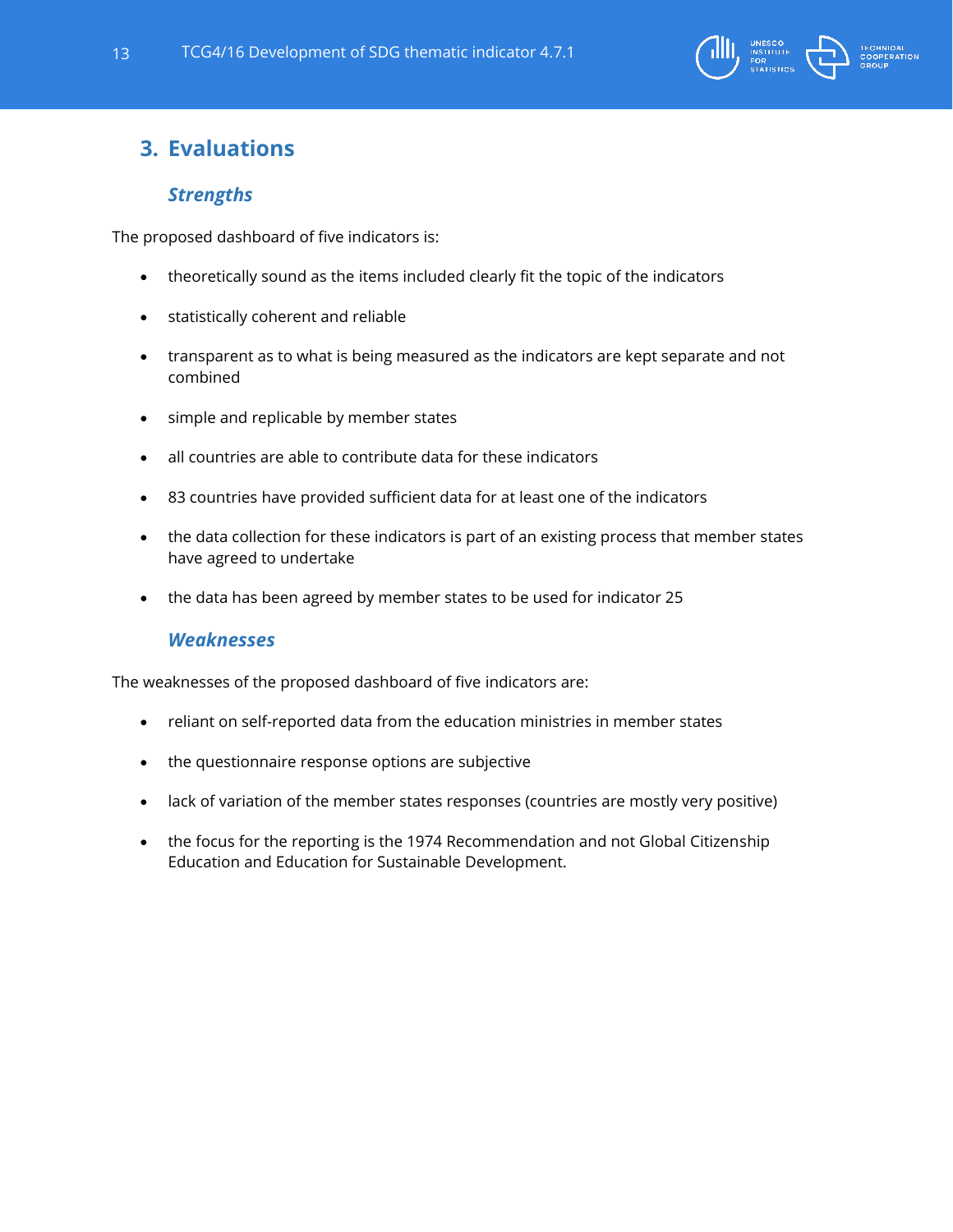

# <span id="page-13-0"></span>**Annex 1. Questionnaire**

Guidelines for the preparation of reports by Member States on the application of the Recommendation concerning Education for International Understanding, Co-operation and Peace and Education relating to Human Rights and Fundamental Freedom (1974)

*As adopted at the 199th session of the Executive Board*

## **I. Introduction**

# **A. About the 1974 Recommendation**

- 1. The UNESCO Recommendation concerning Education for International Understanding, Cooperation and Peace and Education relating to Human Rights and Fundamental Freedoms (1974 Recommendation) aims to promote world peace through international understanding, solidarity and cooperation. It was adopted on 19 November 1974 by the General Conference of UNESCO at its 18<sup>th</sup> session.
- 2. The General Conference "recommends that Member States should apply" the provisions included in the 1974 Recommendation "by taking whatever legislative or other steps" that provide institutional (e.g. policies and systems) and pedagogical (e.g. teacher training, educational materials, equipment, etc.) support for its implementation, based on the "objectives", referred to in paragraph 4 of the 1974 Recommendation, "regarded as major guiding principles" such as a global education perspective, cultural diversity, interdependence, communication, rights and responsibilities, international solidarity and cooperation, and, problem solving, as well as other principles<sup>1</sup> including:
	- cultural diversity and tolerance
	- equality and non-discrimination
	- peace and non-violence
	- justice and fairness

 $\overline{a}$ 

- human rights and fundamental freedoms
- human survival and well-being
- caring for our planet/sustainability
- 3. The 1974 Recommendation is applicable to formal, non-formal and informal education and to all levels, from pre-primary to higher and adult education and life-long learning. It concerns areas such as civics and ethics education, education for international understanding, solidarity and cooperation and/or other related subjects, such as peace education, human rights education or other areas of study that focus or include the teaching and learning of the above principles. Over time, these areas have evolved to include other topics<sup>2</sup> related to education on sustainable

 $1$  These are principles that are included throughout the 1974 Recommendation and which are grouped here to guide the reporting process.

<sup>&</sup>lt;sup>2</sup> These include topics that are closely related to the principles of the 1974 Recommendation and which are frequently mainstreamed in national education systems. They are also used as a reference in the questionnaire.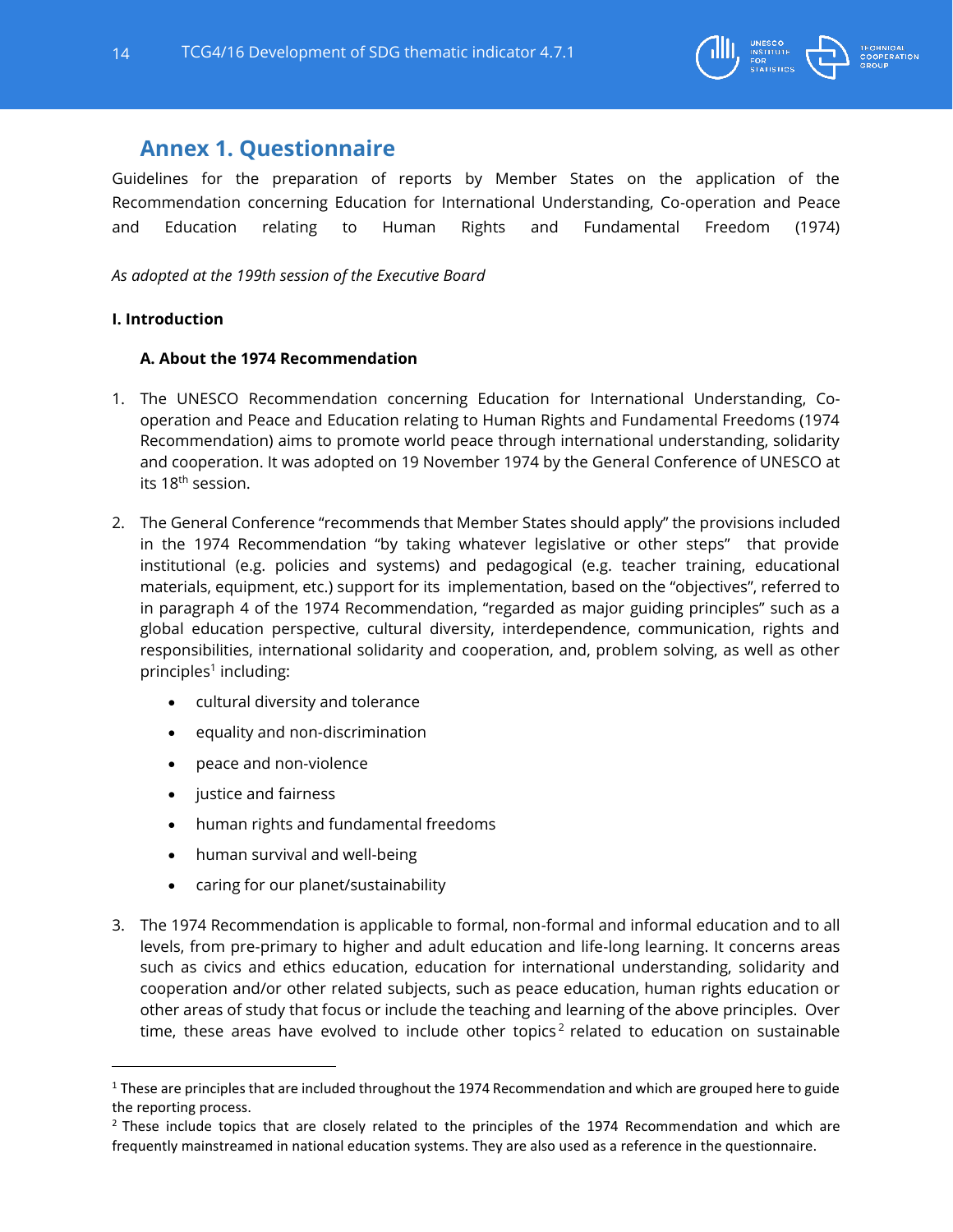

development, climate change, global citizenship, preventing violent extremism, or others, which are also closely related to the original principles of the 1974 Recommendation.

# **B. Reporting obligations**

- 4. The General Conference, at its 18th session, "recommends that Member States submit […] reports concerning the action taken by them in pursuance of this recommendation". Moreover, in accordance with Article VIII of UNESCO's Constitution "Each Member State shall submit to the Organization […] reports […] on the action taken upon the recommendations and conventions referred to in Article IV, paragraph 4."
- 5. All Member States, given the political commitment to and moral force of the 1974 Recommendation and their reporting obligations, should provide information on legislative measures that have been taken pursuant to the 1974 Recommendation and the ways in which national education policies and programmes correspond to its provisions. Information supplied by Member States should demonstrate how laws and practices comply with the commitments under the 1974 Recommendation, describing legal norms as well as actual implementation.
- 6. For the full text of the 1974 Recommendation please follow this link: [http://portal.unesco.org/en/ev.php-](http://portal.unesco.org/en/ev.php-URL_ID=13088&URL_DO=DO_TOPIC&URL_SECTION=201.html)[URL\\_ID=13088&URL\\_DO=DO\\_TOPIC&URL\\_SECTION=201.html](http://portal.unesco.org/en/ev.php-URL_ID=13088&URL_DO=DO_TOPIC&URL_SECTION=201.html)

## **II. How to fill in the questionnaire**

- The following questionnaire has been updated to guide and assist Member States with their reporting. It aims to collect, in a simplified manner, information on the extent to which Member States have mainstreamed the principles of the 1974 Recommendation in their education systems, focusing on institutional, content, teachers, assessment, materials/resources, experiential opportunities and overall implementation issues. Responses to this questionnaire will be considered as the official national report for each Member State.
- Only one questionnaire per country should be submitted, which will represent the official country report.
- Member States with a federal system of governance are invited to provide information on the overall implementation of the 1974 Recommendation in the country rather than its implementation in each individual sub-national state, as appropriate. Space is also provided under question 29 for Member States to include any additional information they wish to share.
- Prior to completing the questionnaire, Member States are encouraged to organize necessary consultations within and outside the Ministry of Education/Government, including with key, relevant civil society partners to collect the information/data.
- Member States have two options for submitting the questionnaire:
	- i. Online: the questionnaire can be completed and submitted online through this link;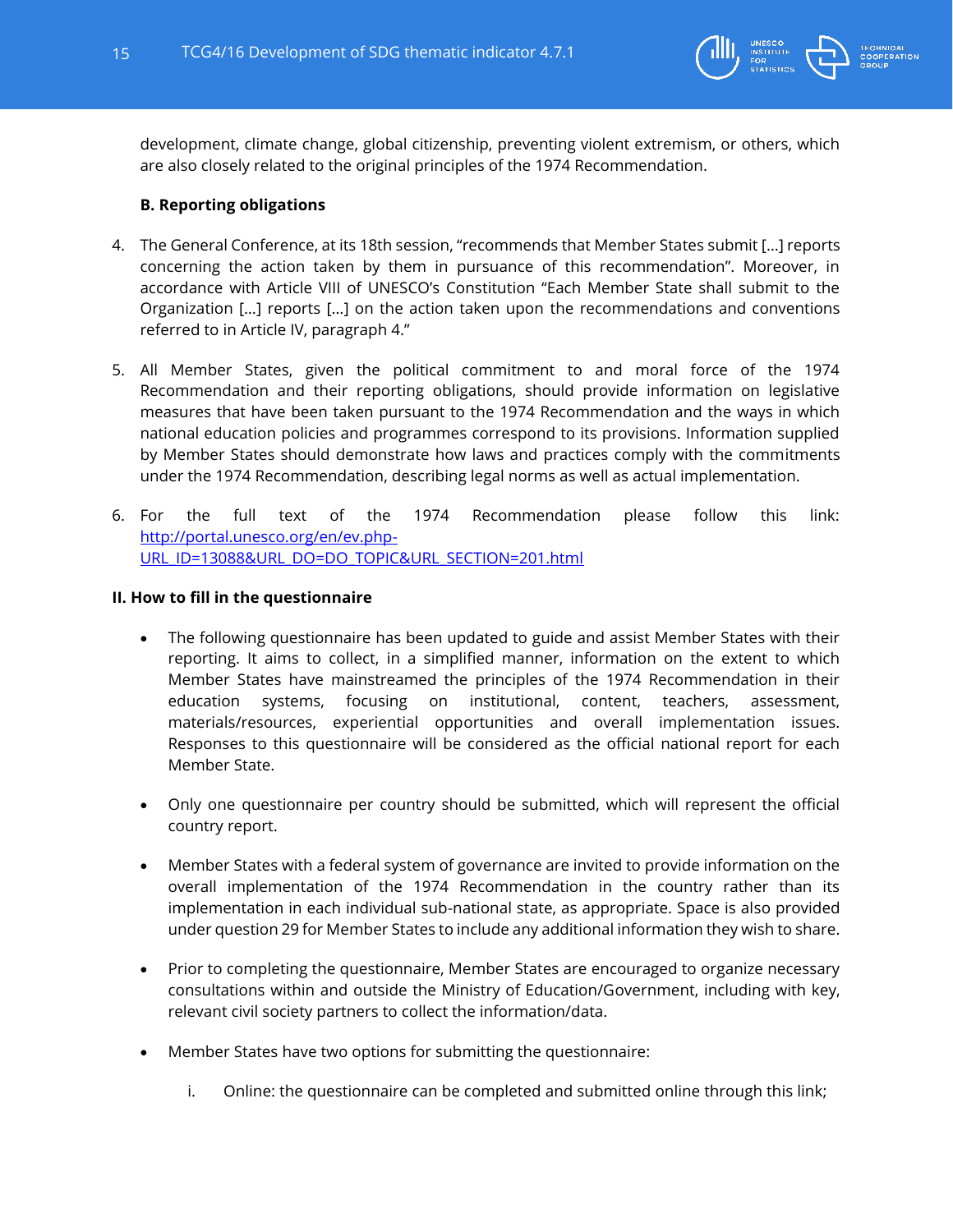

ii. Hard copy: the questionnaire can be completed electronically and the hard copy should be sent to the Assistant Director-General for Education, UNESCO. It is recommended that the questionnaire be filled by the Ministry responsible for education.

# **III. Information about the respondent**

- 1. Country:
- 2. Name and title of the respondent:
- 3. Institution/Department:
- 4. Email address:
- 5. Mailing address:
- 6. Telephone:
- 7. Date of submission:
- 8. Signature: Minister of Education or other designated official (e.g. Director-General Of Education, Secretary-General Of the UNESCO National Commission or other)

## **IV. Questionnaire**

1. To what extent are the guiding principles of the 1974 Recommendation (e.g. cultural diversity and tolerance, equality and non-discrimination, peace and non-violence, justice, human rights and fundamental freedoms, human survival and well-being, caring for our planet/sustainability, etc.) reflected in your constitution or domestic legislation?

Not at all  $\begin{array}{ccc} \circ & \circ & \circ & \circ \\ 1 & \circ & \circ & \circ \end{array}$   $\begin{array}{ccc} \circ & \circ & \circ & \circ \\ \circ & \circ & \circ & \circ \end{array}$   $\begin{array}{ccc} \circ & \circ & \circ & \circ \\ \circ & \circ & \circ & \circ \end{array}$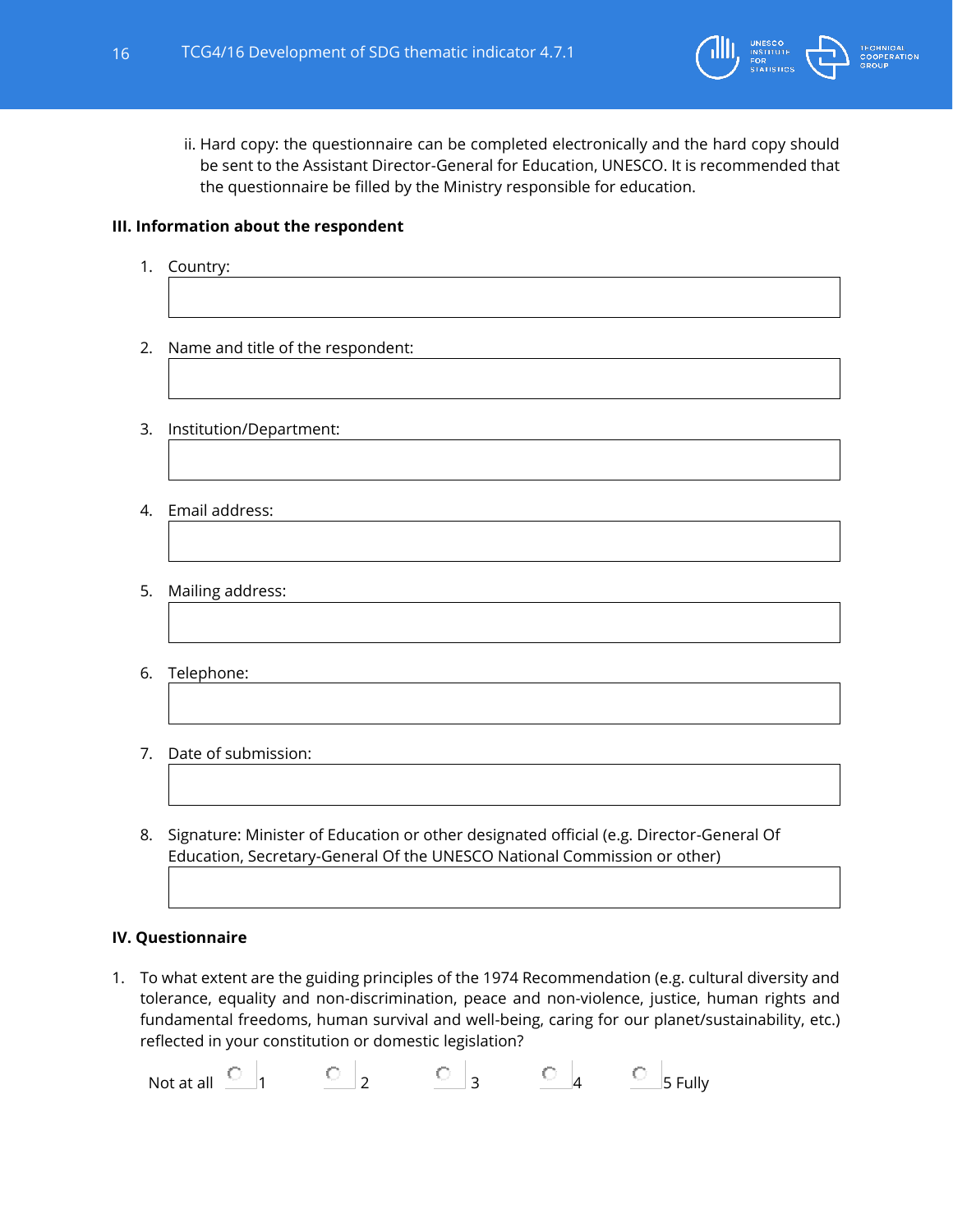

Not at all  $\begin{array}{ccc} \circ & & \circ & \\ 1 & & \circ & 2 \\ 1 & & \circ & 3 \end{array}$   $\begin{array}{ccc} \circ & & \circ & \\ \circ & & \circ & \\ 3 & & \circ & 4 \\ 3 & & \circ & 5 \end{array}$  Fully

- 3. Please provide any additional information on the measures taken by your country to incorporate the principles of the 1974 Recommendation in constitutional, legal and policy frameworks.
- 4. Has there been an increased emphasis on the principles of the 1974 Recommendation in an education/curriculum reform or policy development that took place in the last five years?



- (c) No information available
- 5. If yes, please indicate the principles and topics on which there has been increased emphasis in the last five years. *(please tick all that apply)*

Peace and non-violence

- О (a) Friendly relations among nations
- О (b) Preventing violent extremism

О (c) Preventing other forms of violence including bullying, gender-based violence, schoolrelated gender-based violence, etc.)

Human rights and fundamental freedoms

- O (a) Equality, inclusion and non-discrimination
- С (b) Justice and fairness
- О (c) Ethics/ morals / values

## Cultural diversity and tolerance

- O (a) International understanding, solidarity and cooperation
- С (b) Intercultural and interreligious dialogue
- O (c) Global citizenship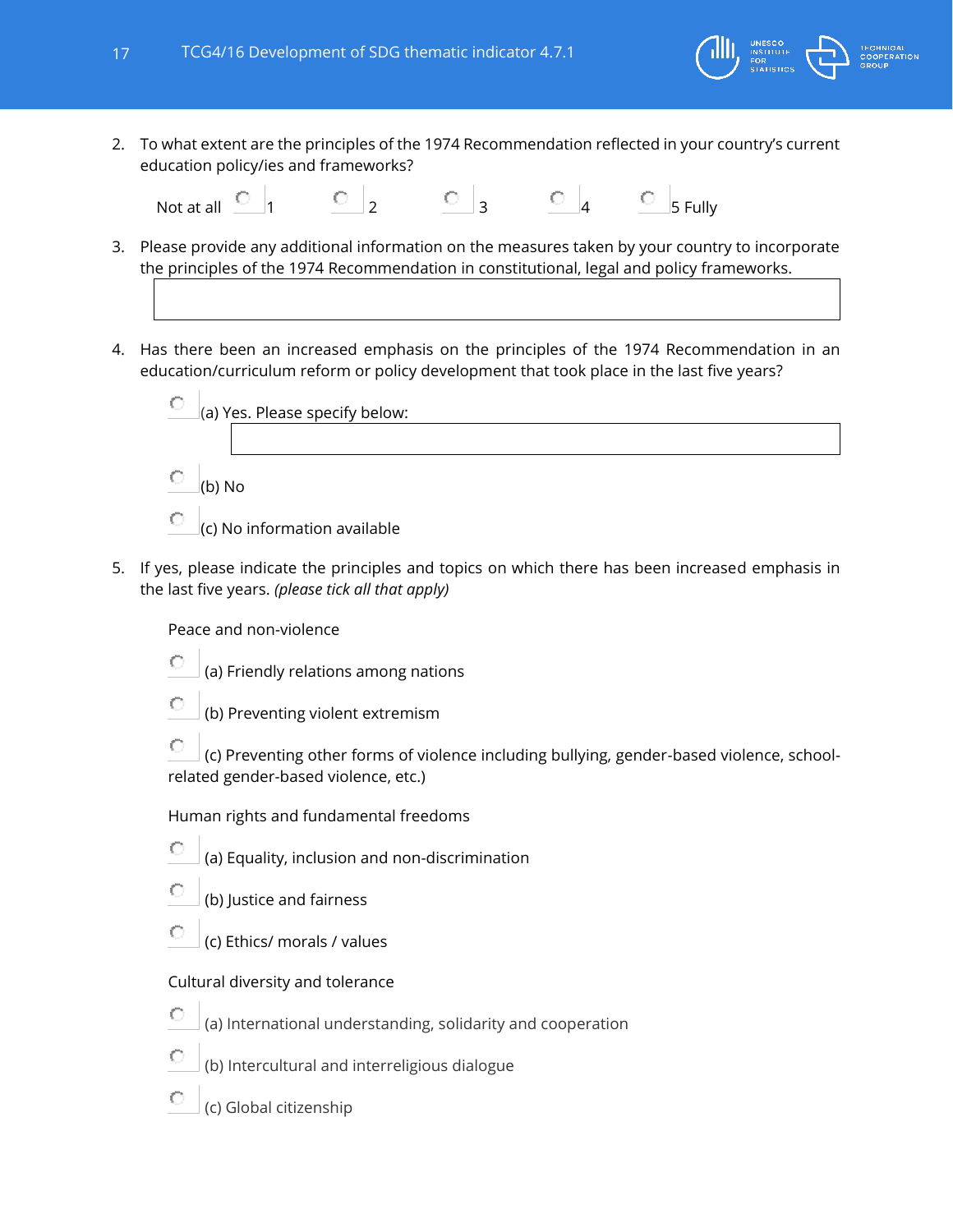

Human survival and well being

- О (a) Climate change
- О (b) Environmental sustainability, caring for the planet
- О (c) Sustainable development, consumption, and livelihood

0 Other principles/topics. Please specify below:

6. Has there been any specific taskforce, working group, office or other mechanism set up in the last five years within the government to facilitate the implementation of the above mentioned principles/topics within education?

О (a) Yes. Please specify below (e.g. name, department, topic, tasks, etc.)

C (b) No

С

О

- О (c) No information available
- 7. Which of the following, or similar, principles and topics are taught in your formal educational system as part of the curriculum? *(please tick all that apply)*

Peace and non-violence

- О (a) Friendly relations among nations
	- (b) Preventing violent extremism

О (c) Preventing other forms of violence, including bullying, gender-based violence, schoolrelated gender-based violence, etc.

Human rights and fundamental freedoms

- О (a) Equality, inclusion and non-discrimination
- О (b) Justice and fairness
- О (c) Ethics/ morals / values

Cultural diversity and tolerance

(a) International understanding, solidarity and cooperation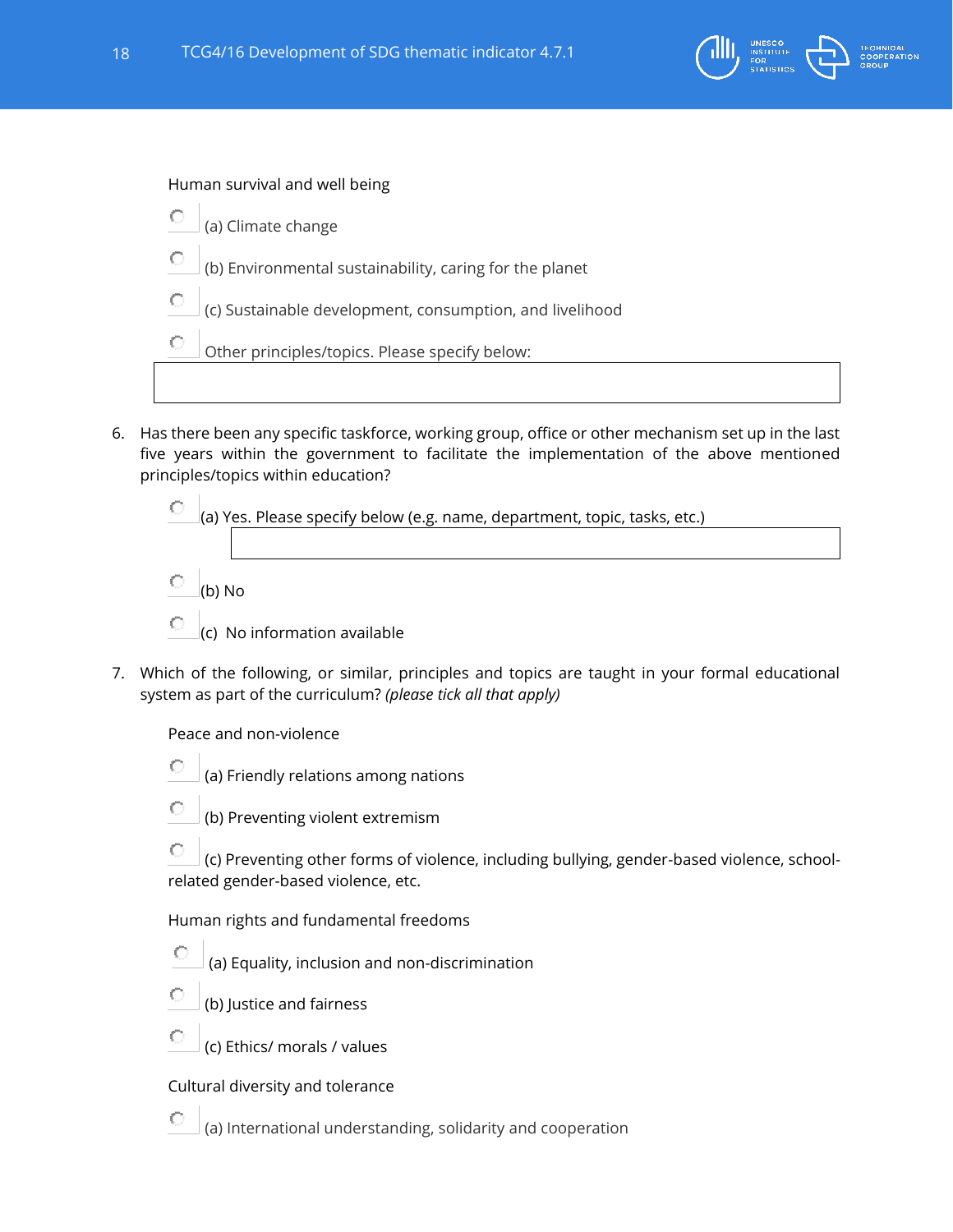

- О (b) Intercultural and interreligious dialogue
- О (c) Global citizenship

## Human survival and well being

- О (a) Climate change
- О (b) Environmental sustainability, caring for the planet
- О (c) Sustainable development, consumption, and livelihood

Other principles/topics. Please specify below:

8. In which school subjects are these principles and topics mainly taught? *(please tick all that apply and number them in order of importance)*



- 9. Please indicate the school levels at which these principles and/or topics are taught. *(please tick all that apply)*
	- О (a) Pre-primary
	- C (b) Primary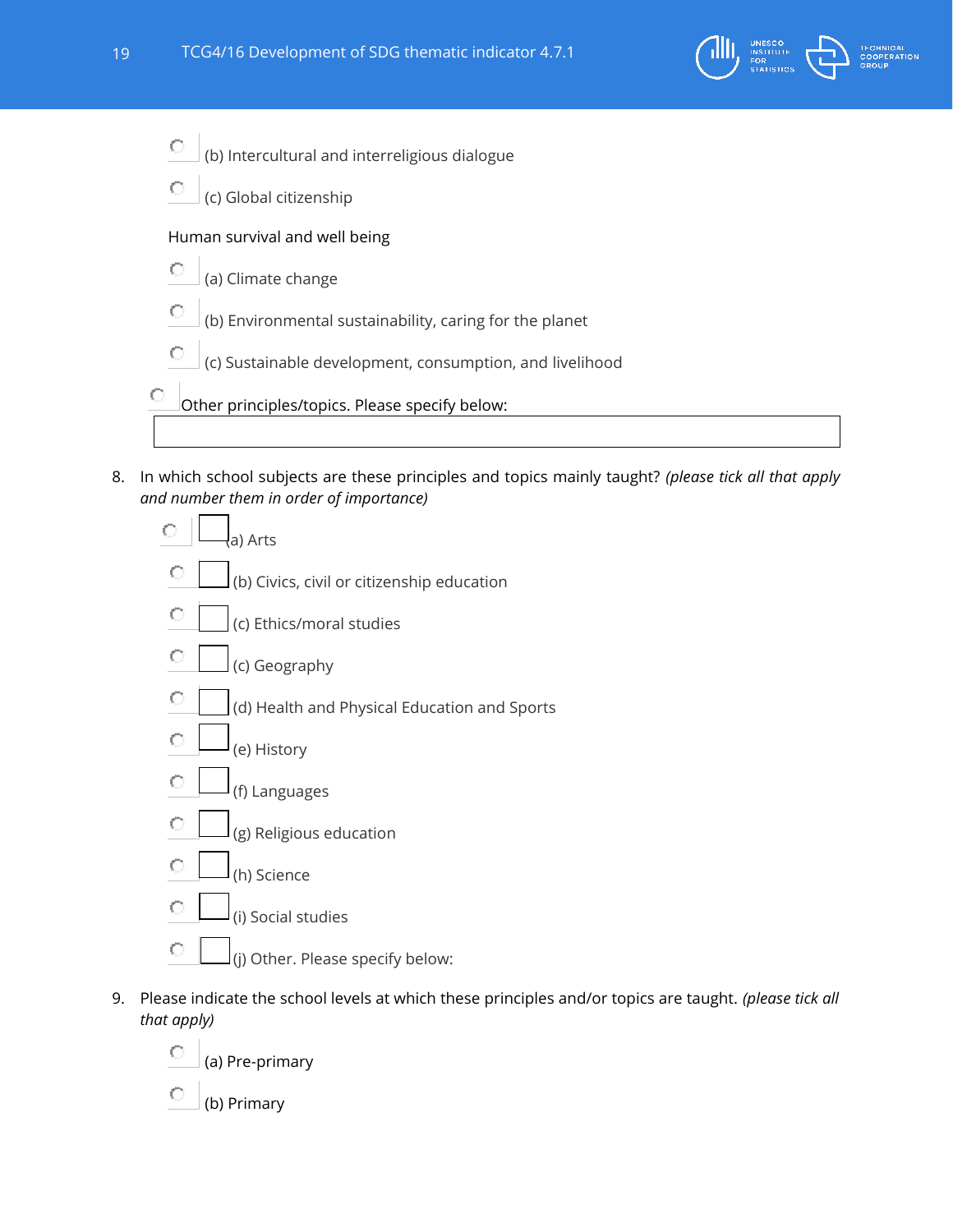

О (c) Secondary

(d) Post-secondary/ Tertiary

O (e) Other. Please specify below (e.g. adult education, TVET, etc.):

10. Please indicate the implementation approaches applied to teach these principles and topics. (*please tick all that apply)*

0. (a) Integrated approach (e.g. making connections across all disciplines, connecting the curriculum with learning experiences in the community and life outside school)

О (b) Cross-curriculum approach (e.g. principles and topics are taught across more than one discipline/subject of the curriculum)

О (c) Whole-school approach (e.g. integrating the principles and topics in the school ethos, management, curriculum, teacher training, teaching practices, learning environment)

O (d) As a separate subject. Please indicate the subjects below (e.g. civics education)

11. Overall, are the number of teaching hours for the principles and topics mentioned earlier estimated to be sufficient?

Not at all  $\begin{array}{ccc} \circ & & \circ & \\ 1 & & \circ & \\ 2 & & \circ & \\ 3 & & \circ & \\ 4 & & \circ & \\ 5 & & \end{array}$ 

12. To what extent are the principles and topics mentioned earlier reflected in the curriculum of preservice teacher training?

Not at all  $\begin{array}{ccc} \circ & \circ & \circ & \circ \\ 1 & \circ & \circ & \circ \end{array}$   $\begin{array}{ccc} \circ & \circ & \circ & \circ \\ \circ & \circ & \circ & \circ \end{array}$ 

13. Teachers for which level of education received training that reflects the principles and topics mentioned earlier? *(please tick all that apply)*

О (a) Pre-primary (b) Primary (c) Secondary О. (d) Post-secondary/ Tertiary (e) Other. Please specify below (e.g. adult education, TVET, etc.):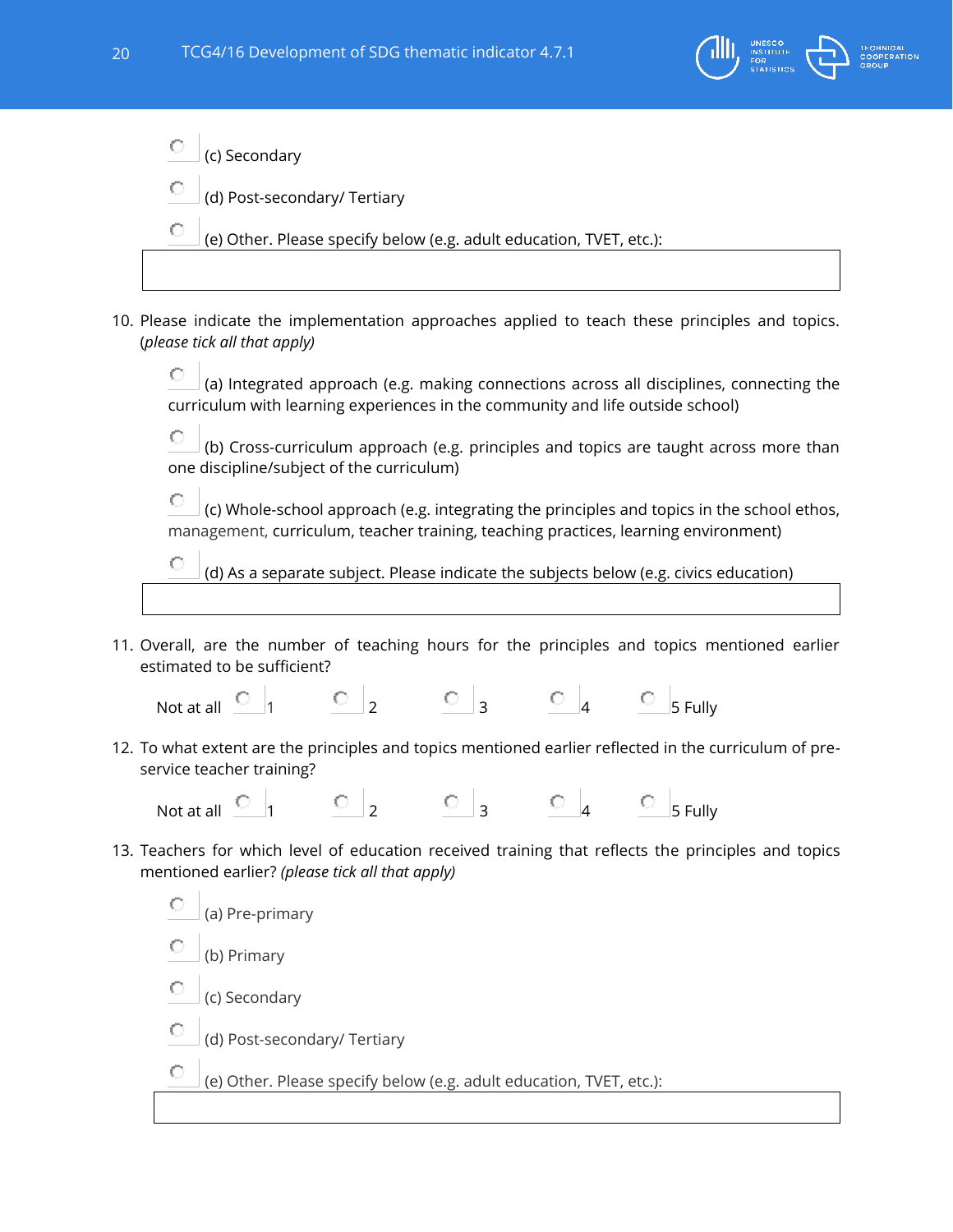

- 14. Please indicate the overall percentage of teachers estimated to have been trained on these principles and topics through in-service training and teacher professional development.
	- О (a) 0 - 20%
	- О (b) 21 - 40%
	- О (c) 41 - 60%
	- О (d) 61 - 80%
	- О (e) 81 - 100%
- 15. Are the principles and topics mentioned earlier included generally in student assessments/ examinations?

О (a) Yes О (b) No

 $\circ$  (c) No information available

If yes, please indicate which of the following dimensions of learning were included in the last student assessments/examination. *(please tick all that apply)*

- $\odot$  (a) Knowledge
- 0 (b) Skills and competencies
- O (c) Values and attitudes
- (d) Behaviours
- O (e) None

0

- (f) No information available
- 16. Which of the following dimensions of learning is your country planning to reinforce in student assessment/examinations in the next five years, in relation to the principles and topics mentioned earlier? *(please tick all that apply)*
	- $\circ$ (a) Knowledge
	- О (b) Skills and competencies
	- О (c) Values and attitudes
	- О (d) Behaviours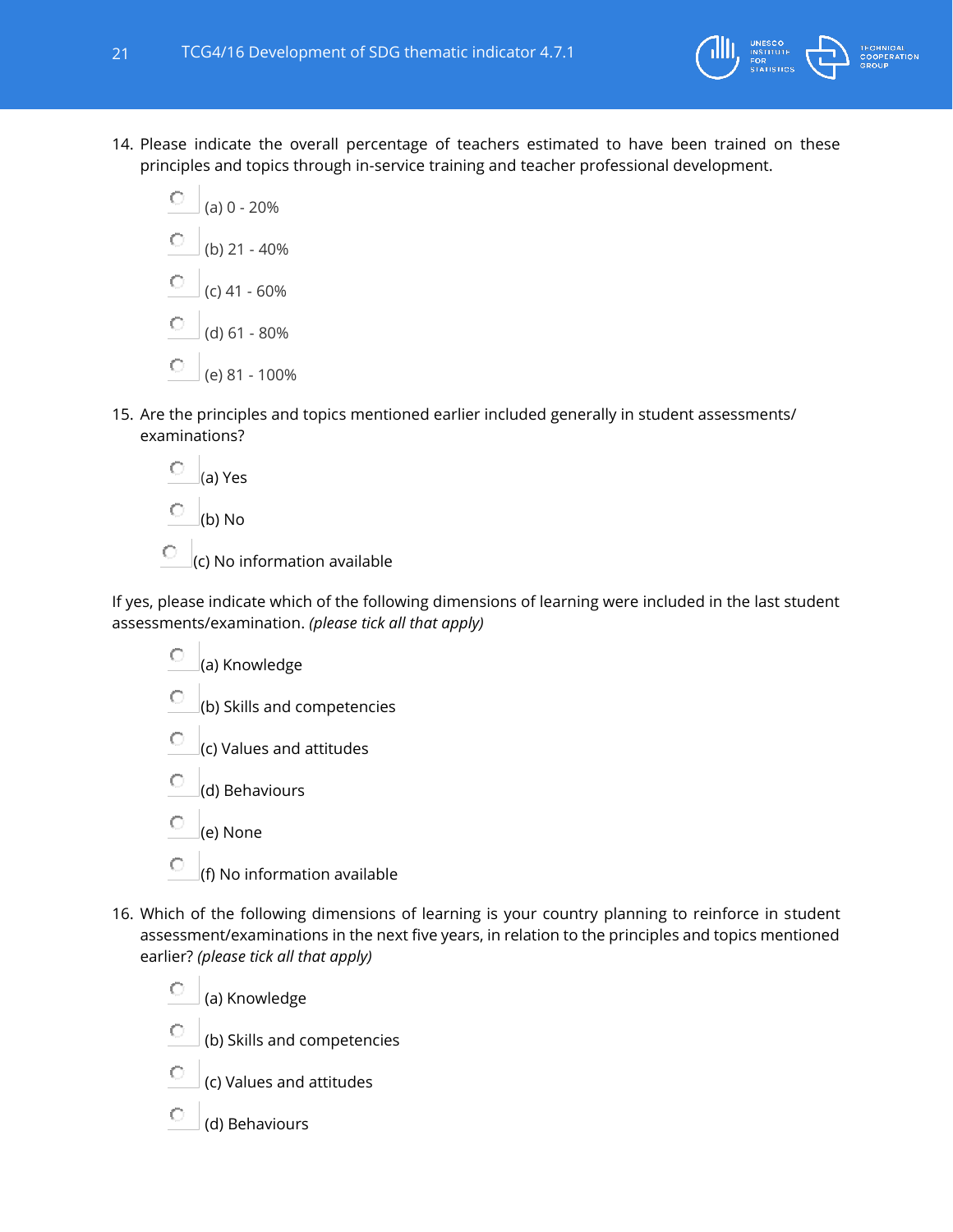

- О (e) None
- (f) No information available
- 17. If the principles and topics mentioned earlier are not included in student assessments/ examinations, please indicate the main reasons (e.g. not a priority, lack of funds/expertise, etc.)
- 18. To what extent are there adequate teaching and resource materials (including ICTs and audiovisual materials) to teach/deliver the principles below and engage learners? (*please tick all that apply)*

| (a) Peace and non-violence                   | Not at all $\begin{array}{ccc} \circ & \circ & \circ & \circ & \circ \circ \\ \circ & \circ & \circ & \circ \end{array}$ |  |  |  |  | 5 Adequately                                                                                                        |
|----------------------------------------------|--------------------------------------------------------------------------------------------------------------------------|--|--|--|--|---------------------------------------------------------------------------------------------------------------------|
| (b) Human rights and fundamental<br>freedoms |                                                                                                                          |  |  |  |  | Not at all $\begin{array}{ccc} \circ & 1 & \circ & 2 & \circ & 3 & \circ & 4 & \circ & 5 \end{array}$ Adequately    |
| (c) Cultural diversity and tolerance         |                                                                                                                          |  |  |  |  | Not at all $\begin{array}{ccc} \circ & _{1} & \circ & _{2} & \circ & _{3} & \circ & _{4} & \circ & _{5}$ Adequately |
| (d) Human survival and well being            |                                                                                                                          |  |  |  |  | Not at all $\begin{array}{ccc} \circ & 1 & \circ & 2 & \circ & 3 & \circ & 4 & \circ & 5 \end{array}$ Adequately    |
| (e) Other. Please specify below:             |                                                                                                                          |  |  |  |  | Not at all $\begin{array}{ccc} \circ & 1 & \circ & 2 & \circ & 3 & \circ & 4 & \circ & 5 \end{array}$ Adequately    |
|                                              |                                                                                                                          |  |  |  |  |                                                                                                                     |

19. Has a textbook revision been carried out in the last five years to reflect the principles and topics mentioned earlier?

O a) Yes. Please specify (e.g. to include which principles and topics in which subject, level of education, etc.)

- О (b) No
- O (c) No information available
- 20. Please indicate which of the following pedagogical approaches/learning principles have been applied with relation to the implementation of the 1974 Recommendation. (*please tick all that apply)*
	- О (a) Learner-centred
	- O (b) Innovative and creative
	- О (c) Participatory and interactive
	- О (d) Whole school
	- C (e) Research and experimentation
	- О (f) Education through arts and sports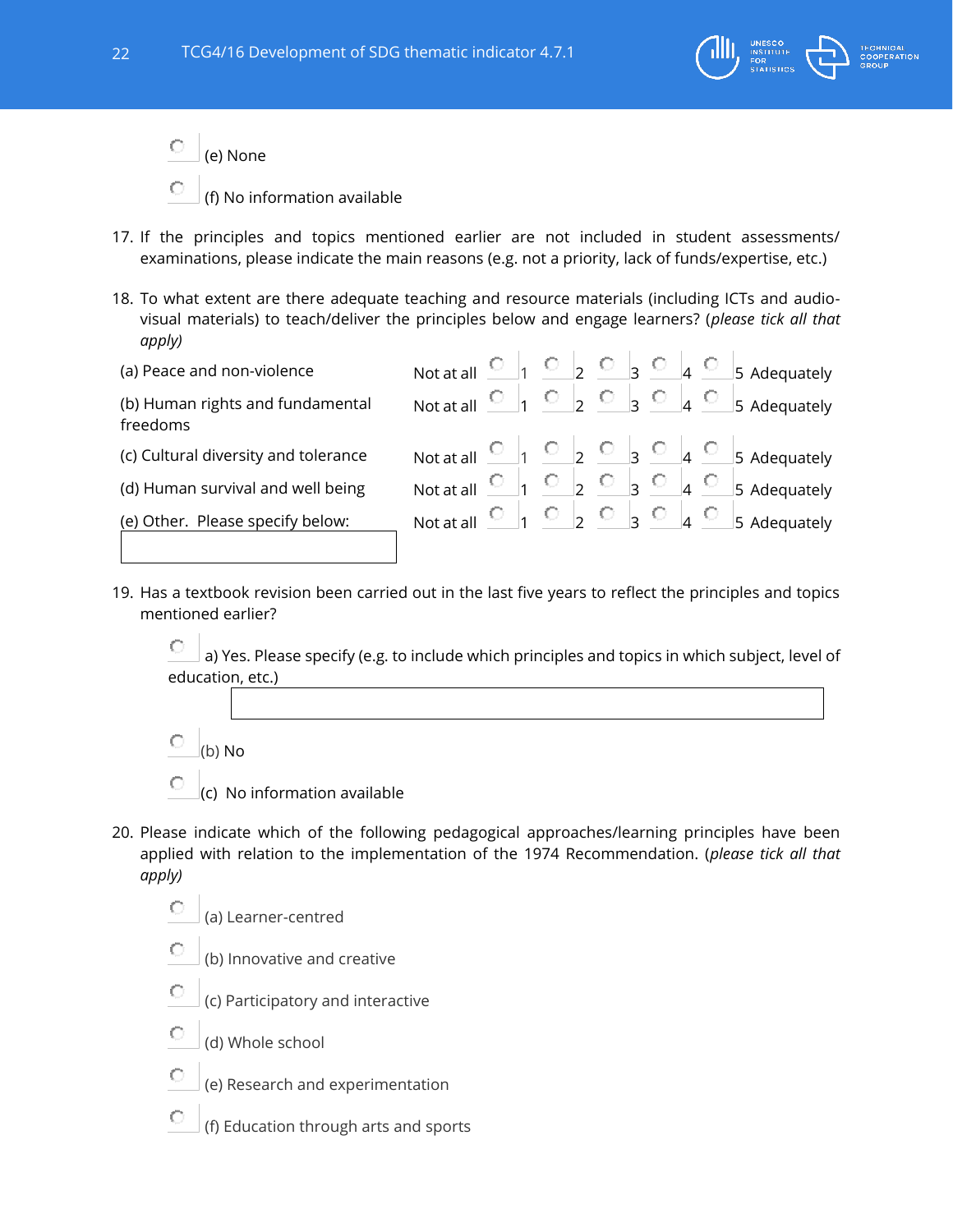

 $\bigcirc$  (g) Child friendly schools

(h) Other. Please specify below:

- 21. What kind of programmes and practices are implemented that allow students to experience other cultures and interact with people of different backgrounds (e.g. culture, ethnicity, religion)? *(please tick all that apply)*
	- О (a) Student exchange programmes
	- (b) Twinning with other education institutions (regional/international level)

O (c) Linking schools/classrooms with those in another country through internet/social media

О (d) Collaborative projects

C (e) Community work/ participation in community/local activities/events

О (f) Other. Please specify blow:

22. Has there been an increase in the number of these programmes and practices, implemented in the last five years?

O a) Yes. Please specify (e.g. new pedagogy/ies introduced, in which subject, crosscurriculum themes/projects, etc.)

- О (b) No
- О (c) No information available
- 23. What opportunities are provided at school level for students to participate in decision-making processes that concern them? *(please tick all that apply)*

О (a) School governance/decision making

- О (b) Student council or similar bodies
- C (c) Student clubs
- (d) None
- О (e) Other. Please specify below: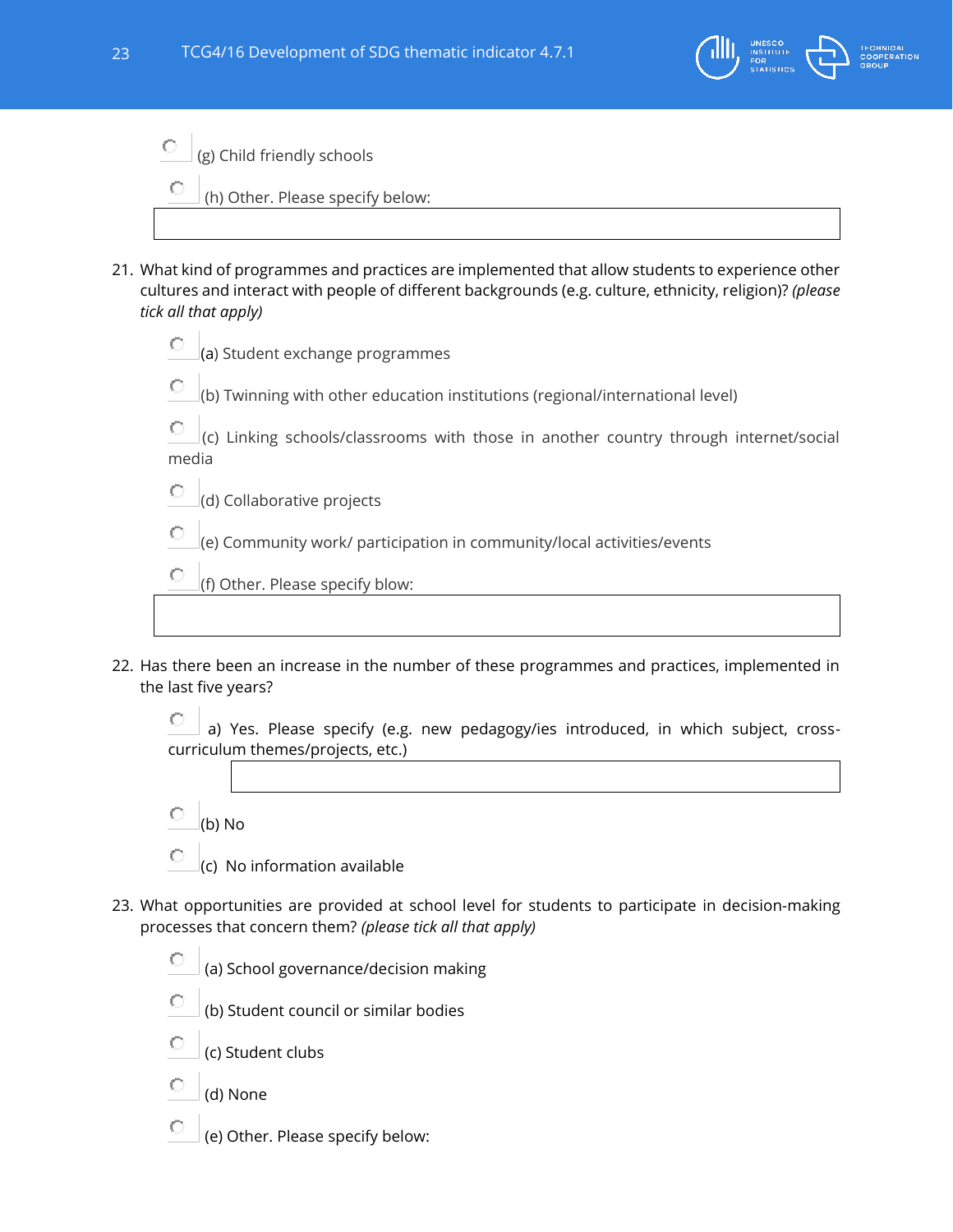

24. Please indicate whether the principles and topics mentioned earlier are reflected in programmes provided outside the school system. *(please tick all that apply)*

|   | (a) Non-formal education     |
|---|------------------------------|
| O | (b) Informal education       |
| o | (c) Adult education          |
| О | (d) Media-based education    |
| О | (e) No information available |
|   | (f) Additional information:  |
|   |                              |

25. How would the current overall implementation of the principles 1974 Recommendation be rated?

| Not yet implemented |  |  | 5 Fully implemented |
|---------------------|--|--|---------------------|

26. Compared to five years ago, how would the current status of the implementation of the 1974 Recommendation be rated?

| Not improved |  |  | 5 Improved |
|--------------|--|--|------------|

27. If there has been little or no progress with relation to the implementation of the 1974 Recommendation, what have been the major obstacles? *(please tick all that apply)*

| Ю |                                  |  |
|---|----------------------------------|--|
|   | (a) No political/policy priority |  |

- О (b) Lack of education/curriculum/pedagogical initiatives
- О (c) Insufficient resources (financial, technical, human)
- C (d) Competing demands

О (e) Other and/or additional comments on your choice:

28. If progress has been made, what have been the enabling factors? *(please tick all that apply)*

О (a) Political/policy priority

О (b) Education/curriculum/pedagogical initiatives implemented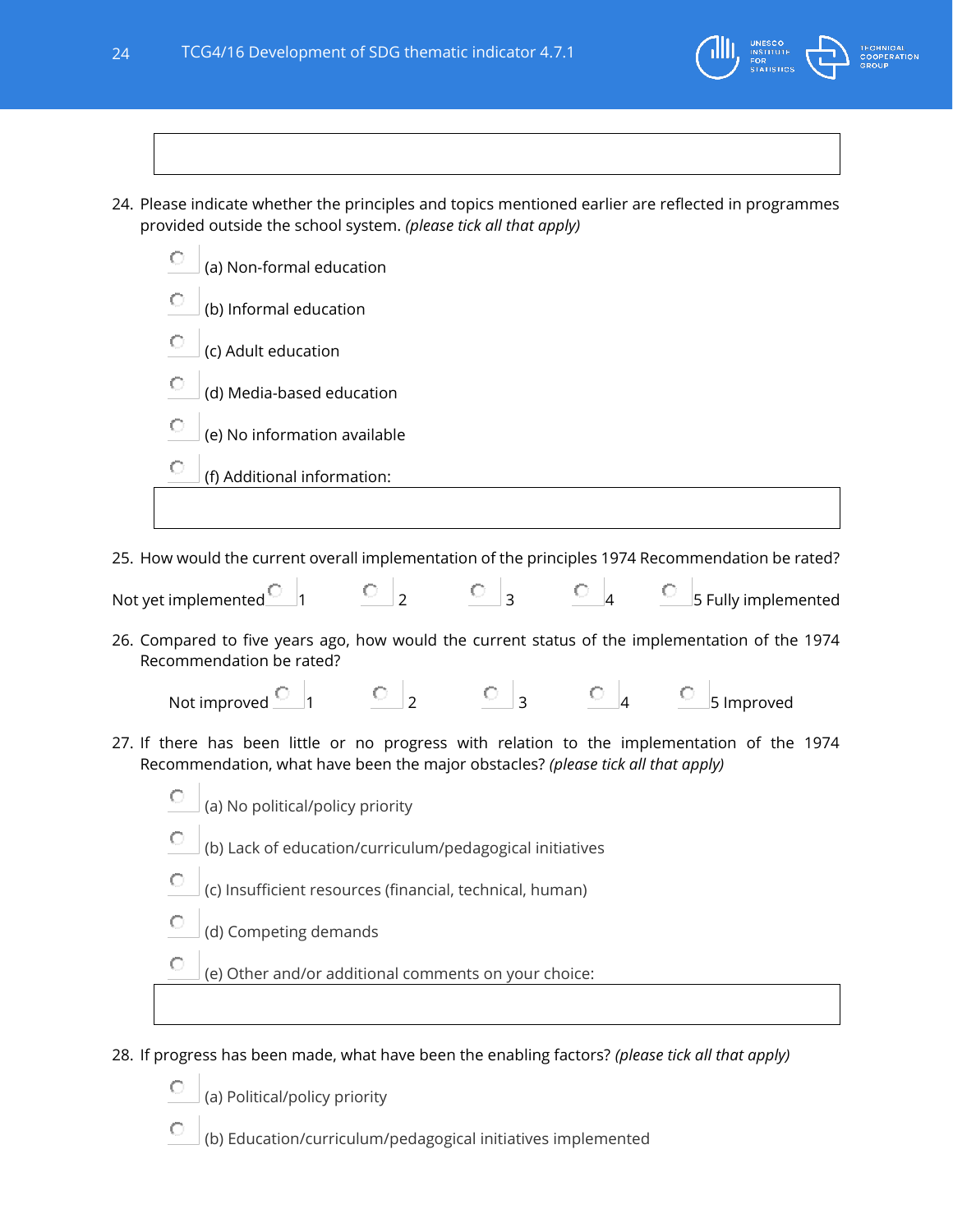

- $\bigcirc$ (c) Increased demand (by parents, the community, policymakers, etc.)
- О (d) Availability of resources (financial, technical, human)
- $\circ$ (e) Other and/or additional comments on your choice:
- 29. Please enter below any other information on the country's implementation of the 1974 Recommendation that you would like to report on. You may provide additional information on any question or include any other issue that has not been covered by this questionnaire.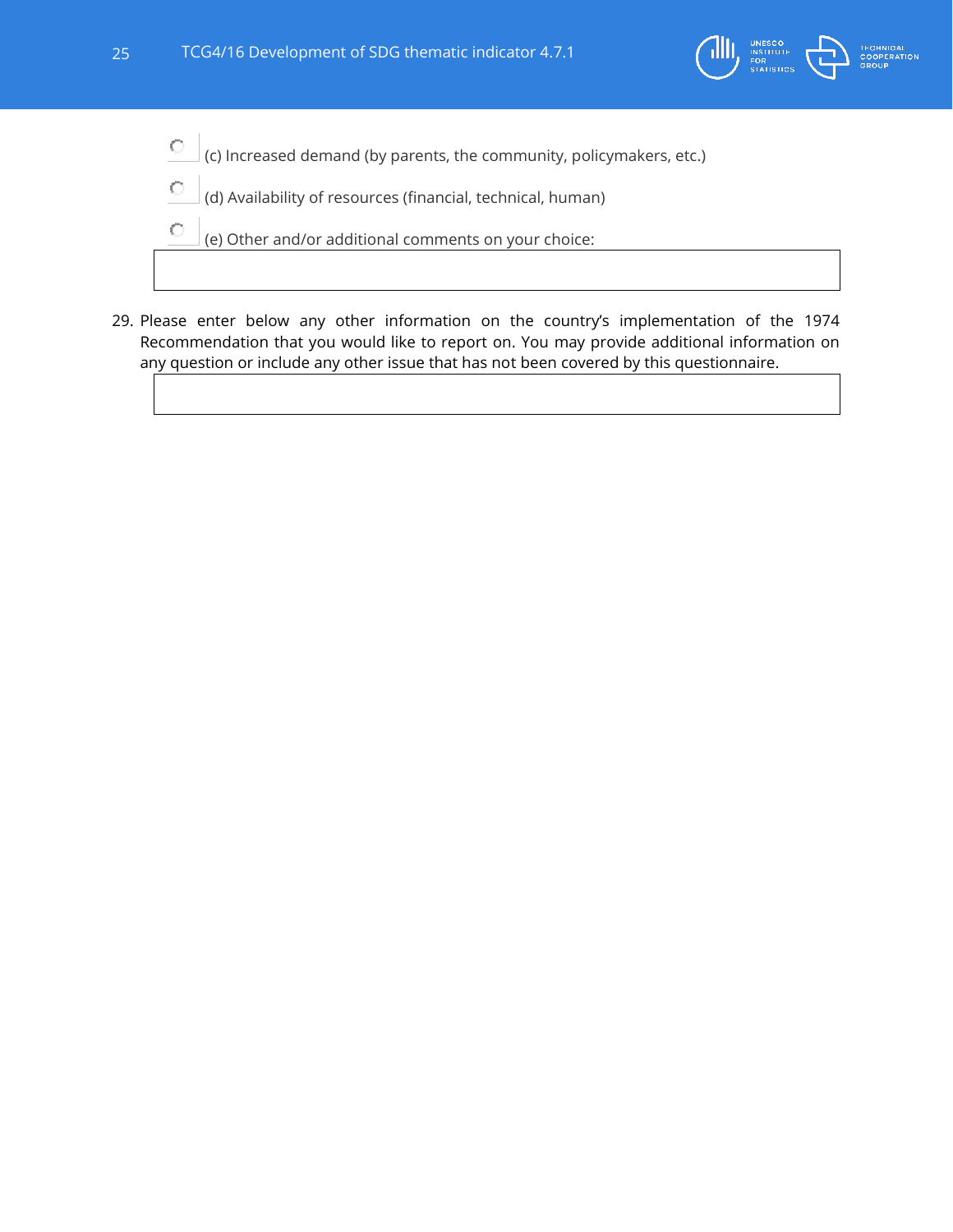

# <span id="page-25-0"></span>**Annex 2. Exploratory Factor Analysis using Principle Component Analysis to define the statistical constructs within the data for indicator development.**

#### *Table 3. Exploratory factor analysis*

|           |                                                                              |                 | <b>Component and Loading Factors</b> |                |          |       |       |  |
|-----------|------------------------------------------------------------------------------|-----------------|--------------------------------------|----------------|----------|-------|-------|--|
|           | <b>Dimension</b>                                                             | Qtn             | 1                                    | $\overline{2}$ | 3        | 4     | 5     |  |
|           |                                                                              | 1               | 0.903                                |                |          |       |       |  |
|           |                                                                              | $\overline{2}$  | 0.936                                |                |          |       |       |  |
|           | Policies                                                                     | 5               | 0.005                                |                |          |       |       |  |
|           |                                                                              | 6               | $-0.007$                             |                |          |       |       |  |
|           |                                                                              | 25              | 0.588                                |                |          |       |       |  |
|           |                                                                              | 7               |                                      |                | 0.803    |       |       |  |
|           | Content                                                                      | 9               |                                      | 0.091          | $-0.027$ |       |       |  |
| Curricula |                                                                              | 11              |                                      | 0.824          |          |       |       |  |
|           |                                                                              | 18              |                                      | 0.595          |          |       |       |  |
|           | <b>Resources</b>                                                             | 21              |                                      | 0.305          | 0.188    |       |       |  |
|           |                                                                              | 23              |                                      |                | 0.481    |       |       |  |
|           |                                                                              | 12              |                                      |                |          | 0.266 |       |  |
|           | Teacher Educ.                                                                | 13              |                                      |                |          | 0.735 |       |  |
|           |                                                                              | 14              |                                      |                |          | 0.544 |       |  |
|           |                                                                              | 15a             |                                      |                |          |       | 0.567 |  |
|           | Student<br>Assess.                                                           | 15 <sub>b</sub> |                                      |                |          |       | 0.754 |  |
|           |                                                                              | 16              |                                      |                |          |       | 0.695 |  |
|           | Item excluded from the selected indicator as loaded on a different construct |                 |                                      |                |          |       |       |  |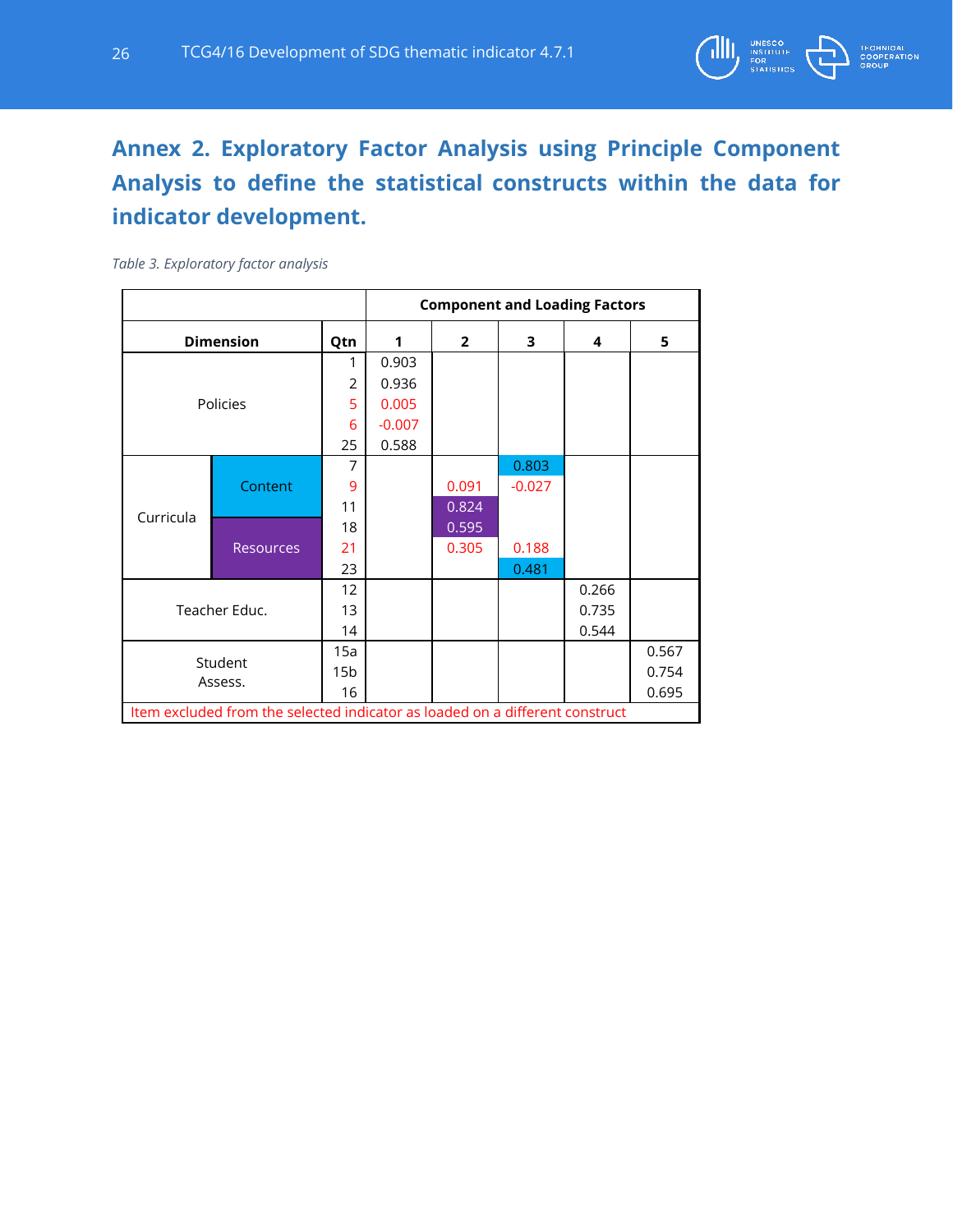

# <span id="page-26-0"></span>**Annex 3. Results for the global indicator with the actual scores entered.**

This is provided for the purpose of verification of the data and analysis only.

| <b>Member State</b>             | National<br>Education<br>Policies | Curricula:<br>Content | Curricula:<br>Resources                                                                                    | Teacher<br>Education | Student<br>Assessment |
|---------------------------------|-----------------------------------|-----------------------|------------------------------------------------------------------------------------------------------------|----------------------|-----------------------|
| Albania                         | 83.33                             | 61.11                 | 34.72                                                                                                      | 27.78                | 44.44                 |
| Andorra                         | 50                                | 77.78                 | 65.28                                                                                                      | 16.67                | 66.67                 |
| Argentina                       | M                                 | 66.67                 | 100                                                                                                        | 83.33                | 66.67                 |
| Armenia                         | 75                                | 100                   | 76.39                                                                                                      | 36.11                | 100                   |
| Austria                         | 58.33                             | 83.33                 | 63.89                                                                                                      | 83.33                | M                     |
| Bangladesh                      | 33.33                             | 38.89                 | 31.94                                                                                                      | 22.22                | 55.56                 |
| Belgium                         | 58.33                             | 83.33                 | 52.78                                                                                                      | 30.56                | 77.78                 |
| <b>Bolivia</b>                  | M                                 | 77.78                 | 83.33                                                                                                      | 91.67                | M                     |
| Bosnia                          | 58.33                             | 72.22                 | 73.61                                                                                                      | 75                   | M                     |
| Bulgaria                        | 91.67                             | 100                   | 44.44                                                                                                      | 38.89                | 44.44                 |
| Burundi                         | 66.67                             | 50                    | 38.89                                                                                                      | M                    | 55.56                 |
| Cambodia                        | 91.67                             | 100                   | 79.17                                                                                                      | 75                   | 100                   |
| Cameroon                        | 50                                | 77.78                 | 63.89                                                                                                      | 75                   | 100                   |
| Canada                          | M                                 | M                     | 76.39                                                                                                      | M                    | 100                   |
| Central African Republic        | 83.33                             | 55.56                 | $\mathsf{M}% _{T}=\mathsf{M}_{T}\!\left( a,b\right) ,\ \mathsf{M}_{T}=\mathsf{M}_{T}\!\left( a,b\right) ,$ | 63.89                | 77.78                 |
| Chad                            | 33.33                             | 72.22                 | 41.67                                                                                                      | 41.67                | 100                   |
| Chile                           | 41.67                             | 44.44                 | 62.5                                                                                                       | M                    | M                     |
| Colombia                        | 83.33                             | 16.67                 | 59.72                                                                                                      | 19.44                | 33.33                 |
| Cook Islands                    | 66.67                             | 50                    | 65.28                                                                                                      | M                    | 55.56                 |
| Cote D'Ivoire                   | 50                                | 94.44                 | 41.67                                                                                                      | 75                   | 100                   |
| Czechia                         | 100                               | 66.67                 | 100                                                                                                        | 33.33                | M                     |
| Democratic Republic of<br>Congo | 25                                | 66.67                 | 48.61                                                                                                      | 41.67                | 55.56                 |
| Denmark                         | 58.33                             | 83.33                 | 73.61                                                                                                      | 91.67                | 66.67                 |
| Ecuador                         | 91.67                             | 33.33                 | M                                                                                                          | M                    | 88.89                 |
| Egypt                           | 33.33                             | 94.44                 | 61.11                                                                                                      | M                    | 77.78                 |
| El Salvador                     | 25                                | 55.56                 | 25                                                                                                         | 47.22                | 33.33                 |
| Estonia                         | 66.67                             | 44.44                 | 62.5                                                                                                       | 66.67                | 77.78                 |
| Ethiopia                        | 75                                | 100                   | 68.06                                                                                                      | 72.22                | 66.67                 |
| Finland                         | 75                                | 94.44                 | 87.5                                                                                                       | M                    | M                     |
| France                          | 83.33                             | 72.22                 | 100                                                                                                        | M                    | 100                   |
| Georgia                         | 91.67                             | 100                   | 52.78                                                                                                      | 58.33                | 77.78                 |
| Germany                         | 100                               | 100                   | 100                                                                                                        | 100                  | 77.78                 |
| Greece                          | 75                                | 66.67                 | 63.89                                                                                                      | 72.22                | 44.44                 |
| Guatemala                       | 91.67                             | 50                    | 70.83                                                                                                      | 66.67                | M                     |
| Haiti                           | 75                                | 83.33                 | 58.33                                                                                                      | M                    | 55.56                 |
| Honduras                        | 33.33                             | 77.78                 | 65.28                                                                                                      | 83.33                | 100                   |
| Hungary                         | 58.33                             | 83.33                 | 65.28                                                                                                      | 44.44                | 55.56                 |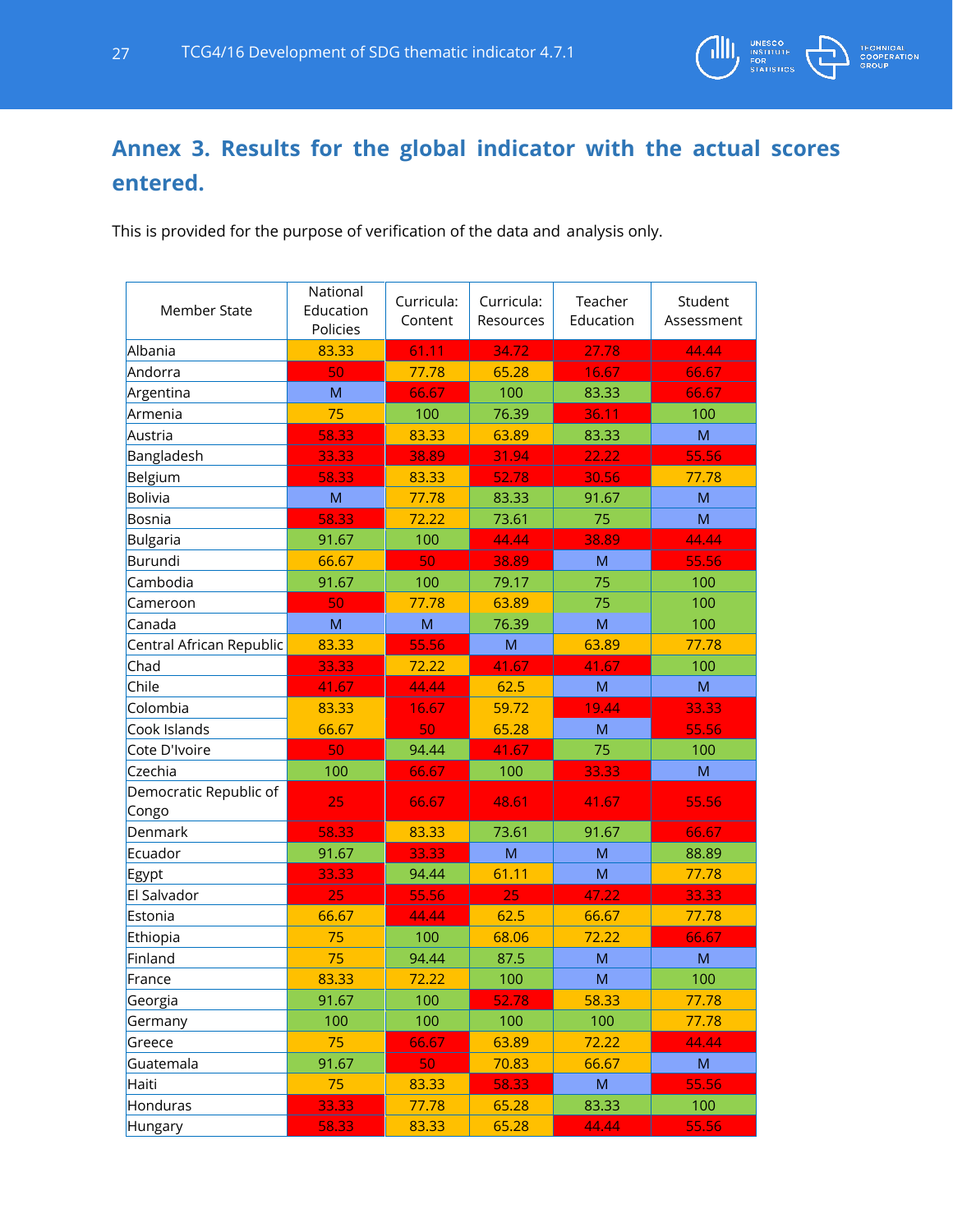

| <b>Member State</b>   | National<br>Education<br>Policies | Curricula:<br>Content | Curricula:<br>Resources                                                                                    | Teacher<br>Education | Student<br>Assessment |
|-----------------------|-----------------------------------|-----------------------|------------------------------------------------------------------------------------------------------------|----------------------|-----------------------|
| lran                  | 25                                | 88.89                 | 50                                                                                                         | 44.44                | 88.89                 |
| Iraq                  | 50                                | 72.22                 | 65.28                                                                                                      | 55.56                | 100                   |
| Ireland               | 91.67                             | 83.33                 | 84.72                                                                                                      | 75                   | 77.78                 |
| Japan                 | 100                               | 83.33                 | 100                                                                                                        | 88.89                | 100                   |
| Kuwait                | 100                               | 100                   | M                                                                                                          | 100                  | 100                   |
| Latvia                | 91.67                             | 100                   | 76.39                                                                                                      | 100                  | 77.78                 |
| Lithuania             | 91.67                             | 100                   | 65.28                                                                                                      | 38.89                | 66.67                 |
| Macedonia             | 91.67                             | 83.33                 | 56.94                                                                                                      | M                    | 66.67                 |
| Maldives              | 91.67                             | 77.78                 | 88.89                                                                                                      | 91.67                | 100                   |
| Mali                  | 83.33                             | 94.44                 | 29.17                                                                                                      | 36.11                | 55.56                 |
| Malta                 | 100                               | 100                   | 76.39                                                                                                      | 80.56                | 100                   |
| Mauritius             | 91.67                             | 44.44                 | 43.06                                                                                                      | 55.56                | 22.22                 |
| Mexico                | 91.67                             | 100                   | 69.44                                                                                                      | 80.56                | 77.78                 |
| Monaco                | 91.67                             | 72.22                 | 91.67                                                                                                      | 80.56                | M                     |
| Mongolia              | 8.33                              | 94.44                 | 34.72                                                                                                      | 63.89                | 44.44                 |
| Morocco               | 50                                | 61.11                 | 52.78                                                                                                      | 72.22                | 88.89                 |
| Myanmar               | 83.33                             | 22.22                 | 68.06                                                                                                      | 27.78                | 55.56                 |
| Namibia               | 66.67                             | 100                   | 54.17                                                                                                      | 55.56                | M                     |
| Netherlands           | 75                                | 94.44                 | M                                                                                                          | ${\sf M}$            | M                     |
| New Zealand           | 100                               | 100                   | 52.78                                                                                                      | 88.89                | 100                   |
| Oman                  | 83.33                             | 100                   | 63.89                                                                                                      | 63.89                | 100                   |
| Pakistan              | 16.67                             | 66.67                 | 66.67                                                                                                      | 83.33                | 77.78                 |
| Peru                  | 100                               | 83.33                 | 63.89                                                                                                      | 63.89                | 77.78                 |
| Poland                | 91.67                             | 66.67                 | 97.22                                                                                                      | 66.67                | M                     |
| Portugal              | 91.67                             | 100                   | M                                                                                                          | M                    | M                     |
| Qatar                 | 91.67                             | 66.67                 | 76.39                                                                                                      | 63.89                | 100                   |
| Republic of Korea     | 50                                | 88.89                 | 55.56                                                                                                      | 44.44                | 66.67                 |
| Romania               | 91.67                             | 94.44                 | 76.39                                                                                                      | 75                   | 66.67                 |
| Russia                | 100                               | 100                   | 100                                                                                                        | 91.67                | 55.56                 |
| Saint Kitts and Nevis | 58.33                             | 77.78                 | 52.78                                                                                                      | 66.67                | M                     |
| Senegal               | M                                 | 94.44                 | 63.89                                                                                                      | 75                   | 100                   |
| Serbia                | 83.33                             | 66.67                 | 47.22                                                                                                      | 55.56                | 77.78                 |
| Singapore             | 58.33                             | 77.78                 | 100                                                                                                        | 72.22                | 55.56                 |
| Spain                 | 100                               | 83.33                 | 81.94                                                                                                      | 72.22                | 100                   |
| Sweden                | 100                               | 100                   | ${\sf M}$                                                                                                  | 55.56                | ${\sf M}$             |
| Syria                 | 16.67                             | 66.67                 | 41.67                                                                                                      | 100                  | ${\sf M}$             |
| Tajikistan            | 91.67                             | 22.22                 | 65.28                                                                                                      | 50                   | 33.33                 |
| Thailand              | M                                 | 55.56                 | $\mathsf{M}% _{T}=\mathsf{M}_{T}\!\left( a,b\right) ,\ \mathsf{M}_{T}=\mathsf{M}_{T}\!\left( a,b\right) ,$ | M                    | 100                   |
| The Slovak Republic   | 100                               | 72.22                 | ${\sf M}$                                                                                                  | 75                   | ${\sf M}$             |
| Trinidad and Tobago   | 50                                | M                     | 29.17                                                                                                      | 30.56                | M                     |
| Turkey                | 100                               | 100                   | 100                                                                                                        | 75                   | 100                   |
| Tuvalu                | 16.67                             | 44.44                 | 58.33                                                                                                      | 47.22                | 22.22                 |
| Uruguay               | ${\sf M}$                         | 27.78                 | 29.17                                                                                                      | 83.33                | ${\sf M}$             |
| Uzbekistan            | 91.67                             | 38.89                 | 76.39                                                                                                      | 41.67                | 77.78                 |
| Zambia                | 66.67                             | 100                   | 63.89                                                                                                      | 100                  | 66.67                 |